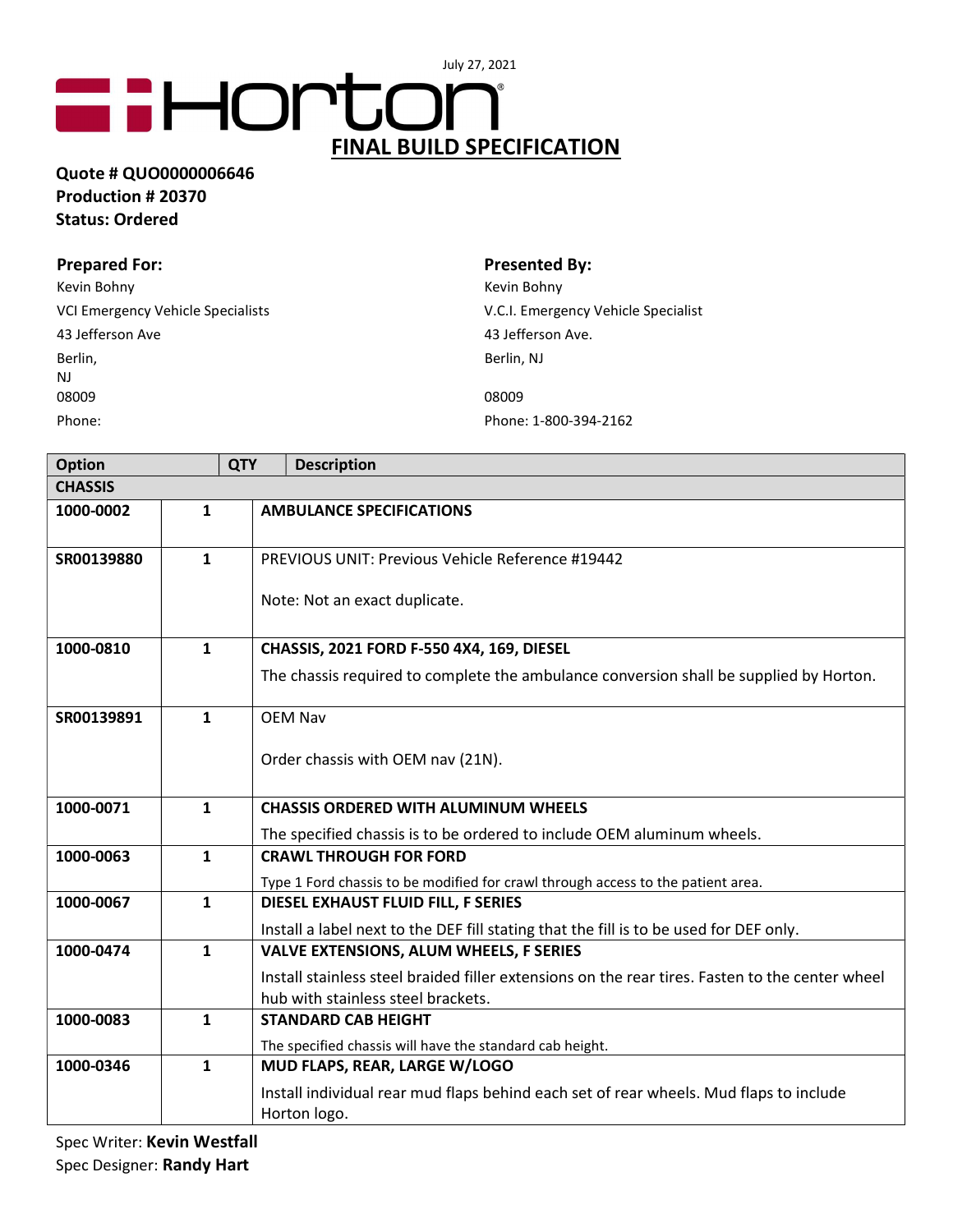| <b>Option</b> |                | <b>QTY</b> | <b>Description</b>                                                                        |
|---------------|----------------|------------|-------------------------------------------------------------------------------------------|
| 1000-0088     | 1              |            | <b>REAR DOCK BUMPERS, WIDE</b>                                                            |
|               |                |            | Install two (2) wide style black rubber standard sized dock bumpers. Locate one on either |
|               |                |            | side of the rear step on the end caps.                                                    |
| 1000-0090     | $\mathbf{1}$   |            | <b>REINFORCE REAR BUMPER END CAPS</b>                                                     |
|               |                |            | Reinforce end caps of rear bumper for greater impact resistance.                          |
| 1000-0223     | $\mathbf{1}$   |            | RUNNING BOARDS: EMB.W/STAR PUNCH, F SERIES                                                |
|               |                |            | Install heavy duty aluminum embossed diamond plate running boards and splash shields.     |
|               |                |            | Running boards are to be star punched for enhanced drain and foot grip.                   |
| 1000-0247     | $\mathbf{1}$   |            | STEP/ BUMPER ASSEMBLY/EMBOSSED, F SERIES                                                  |
|               |                |            | Install an embossed diamondplate rear step/bumper assembly with flip-up center section.   |
| 1000-0149     | $\mathbf{1}$   |            | LIQUID SPRING SUSPENSION, F 550                                                           |
|               |                |            | Install a Liquid Spring hydraulic rear suspension. Wire system to dump when the left rear |
|               |                |            | entry door is opened. Install manual controls in the cab near the driver.                 |
| 3000-0407     | $\mathbf{1}$   |            | RECEIVER/DRYER KIT, FORD F-SERIES CHASSIS                                                 |
| <b>BODY</b>   |                |            | Install standard receiver/dryer kit w/pressure switch in the air conditioning system.     |
|               |                |            |                                                                                           |
| SR00139899    | $\mathbf{1}$   |            | Side Entry Door Modification                                                              |
|               |                |            | Lower Side Door: Decrease height of side entry door 2" for glove box storage above door   |
|               |                |            |                                                                                           |
| 2000-0047     | $\mathbf{1}$   |            | <b>AMBULANCE BODY</b>                                                                     |
|               |                |            | Conversion model is to be a 457-I using a Ford F Series chassis. Body length is 157".     |
| 2000-0013     | $\mathbf{1}$   |            | HEADROOM, 72"                                                                             |
|               |                |            | The headroom is to be 72".                                                                |
| 2000-0240     | $\mathbf{1}$   |            | <b>EMBOSSED DIAMONDPLATE AT SIDE ENTRY DOOR</b>                                           |
|               |                |            | Fabricate the side door stepwell using embossed diamond treadplate.                       |
| 2000-0245     | $\mathbf{1}$   |            | <b>DOUBLE STEP CURBSIDE ENTRY, 6" DROP SKIRT</b>                                          |
|               |                |            | Fabricate curbside of body with 6" drop skirt. To include two step side entry.            |
| 2000-0246     | $\mathbf{1}$   |            | <b>STREETSIDE 6" DROP SKIRT</b>                                                           |
|               |                |            | <p>Fabricate streetside of body with 6" drop skirt. </p>                                  |
| 2000-0250     | $\mathbf{1}$   |            | SOUND PROOFING/ACOUSTIC ENHANCEMENT PACKAGE                                               |
|               |                |            | Install standard sound control package.                                                   |
| 2000-1051     | $\mathbf{1}$   |            | ROOF POCKET, AUXILIARY CONDENSER                                                          |
|               |                |            | Install a roof pocket for a CoolTech II unit.                                             |
| 2000-0506     | $\mathbf{1}$   |            | <b>ELECTRONIC PRIVACY WINDOW For Rear Entry Doors</b>                                     |
|               |                |            | Two (2) fixed electronic privacy windows shall be installed in the rear entry doors.      |
| 2000-0500     | $\mathbf{1}$   |            | <b>ELECTRONIC PRIVACY For Side Entry Door</b>                                             |
|               |                |            | A fixed electronic privacy window shall be installed in the side entry door.              |
| 2000-0265     | $\overline{2}$ |            | <b>EMERGENCY RELEASE, REAR DOORS</b>                                                      |
|               |                |            | Install standard emergency release knobs on top and bottom of the rear module entrance    |
|               |                |            | doors.                                                                                    |
| 2000-0704     | $\mathbf{1}$   |            | <b>EMERGENCY RELEASE, SIDE ACCESS DOOR</b>                                                |

ī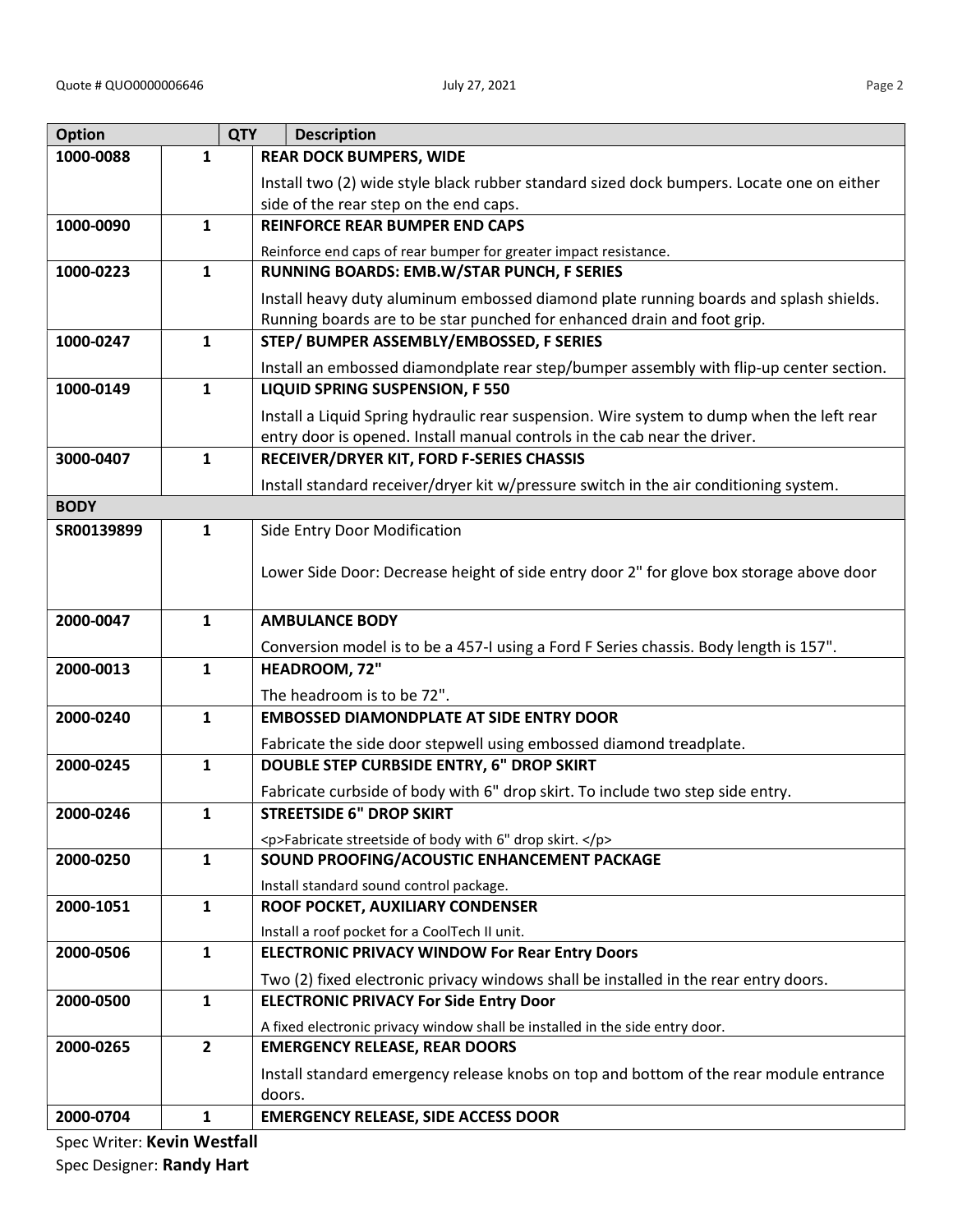|   | ٧ |
|---|---|
| I | ٠ |
|   |   |

| <b>Option</b>           |              | <b>QTY</b><br><b>Description</b>                                                                           |
|-------------------------|--------------|------------------------------------------------------------------------------------------------------------|
|                         |              | Install emergency release knobs on top and bottom of the side module entrance door.                        |
| 2000-0811               | $\mathbf{1}$ | <b>VI-TECH MOUNTING, F SERIES</b>                                                                          |
|                         |              | Install standard Vi-Tech body mounts.                                                                      |
| 2000-0270               | $\mathbf{1}$ | <b>MIRROR STAINLESS STEEL SPLASH SHIELDS</b>                                                               |
|                         |              | Install #8 mirror stainless splash shields on the lower front face of the body just behind the cab         |
|                         |              | access doors. These splash shields are to be the same height as the diamond plate front corner             |
|                         |              | guards.                                                                                                    |
| 2000-0596               | 1            | PRE PUNCH SPLASH SHIELDS                                                                                   |
|                         |              | The specified front splash shields are to be pre-punched to accept the specified running board lights.     |
| 2000-0690               | $\mathbf{1}$ | FENDERS, STAINLESS, STD, CS 6" DROP SKIRT                                                                  |
|                         |              | Install a stainless steel fender, for use in conjunction with a 6" drop skirt, at the curbside             |
| 2000-0691               | $\mathbf{1}$ | rear wheelwell location.                                                                                   |
|                         |              | FENDERS, STAINLESS, STD, SS 6" DROP SKIRT                                                                  |
|                         |              | Install a stainless steel fender, for use in conjunction with a 6" drop skirt, at the streetside           |
| 2000-0220               | $\mathbf{1}$ | rear wheelwell location.<br>POLISHED STAINLESS RUB RAILS, LIGHTED                                          |
|                         |              |                                                                                                            |
|                         |              | Install polished stainless steel lower body rub rails. Rails are to include cutouts for strip<br>lighting. |
| 2000-0652               | $\mathbf{1}$ | <b>STANDARD CORNER GUARDS</b>                                                                              |
|                         |              |                                                                                                            |
| 2000-0281               | $\mathbf{1}$ | Install standard height polished diamondplate corner guards.<br><b>REAR DOOR HOLD OPENS, GRABBER</b>       |
|                         |              | Install chrome Cast Products "Grabber" style rear door hold opens. (NOTE: HOLDOPENS MUST BE                |
|                         |              | RELOCATED IF TELESCOPIC LIGHTS ARE ORDERED)                                                                |
| 2000-0584               | $\mathbf{1}$ | <b>REAR RISER ADP</b>                                                                                      |
|                         |              | The rear riser is to be fabricated out of polished aluminum diamondplate.                                  |
| 2000-0684               | $\mathbf{1}$ | LICENSE PLATE BRACKET, CENTER OF RISER                                                                     |
|                         |              | Install a recessed rear license plate bracket centered in the rear riser. Include an LED                   |
|                         |              | license plate light.                                                                                       |
| 2000-0282               | 1            | <b>FUEL FILL PLATE</b>                                                                                     |
|                         |              | Install a stainless steel plate on the body face below the fuel fill housing.                              |
| 2000-0588               | $\mathbf{1}$ | <b>DEF FILL PLATE</b>                                                                                      |
|                         |              | Install a stainless steel plate on the body face below the DEF fill housing.                               |
| 2000-0598               | 20           | <b>DOOR REFLECTORS</b>                                                                                     |
|                         |              | All patient compartment entry doors to include standard red reflectors.                                    |
| <b>COMPARTMENTATION</b> |              |                                                                                                            |
| 2900-1439               | $\mathbf{1}$ | <b>STREETSIDE FORWARD COMPARTMENTS</b>                                                                     |
|                         |              | The height of the streetside front compartment is to be the reduced. An electrical                         |
|                         |              | compartment is to be installed above the primary compartment. See drawings for                             |
|                         |              | compartment dimensions. Both compartments are to include standard LED strip lighting                       |
|                         |              | and single hinged doors. The upper compartment is to include a vent in the door. All                       |
|                         |              | electrical components usually installed in the intermediate compartment shall be relocated                 |
| 2000-0400               | $\mathbf{1}$ | to this compartment.<br><b>SS FORWARD COMPT. DIAMONDPLATE</b>                                              |
|                         |              |                                                                                                            |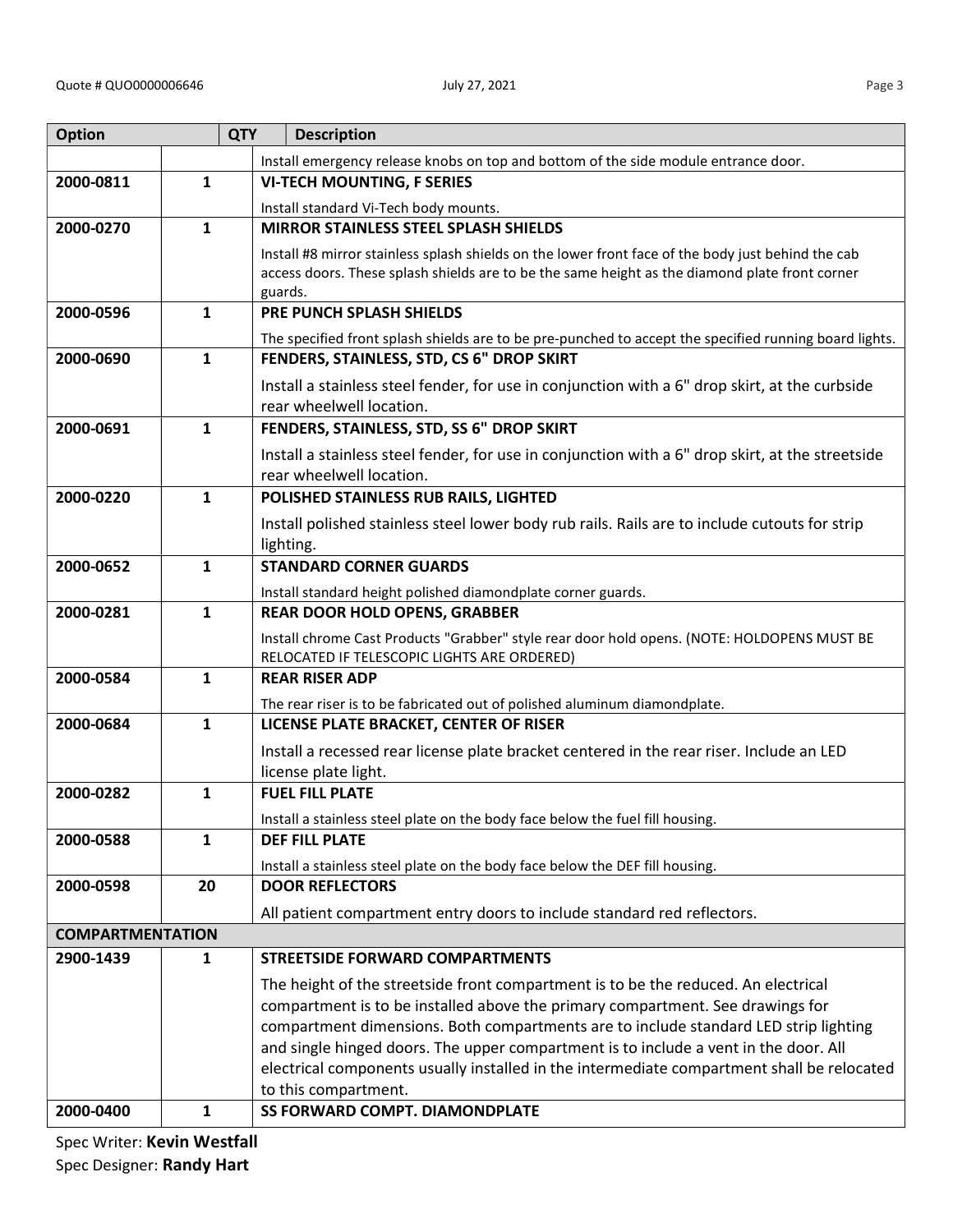| <b>Option</b> |              | <b>QTY</b><br><b>Description</b>                                                                                                                                                        |
|---------------|--------------|-----------------------------------------------------------------------------------------------------------------------------------------------------------------------------------------|
|               |              | The streetside forward compartment is to be fabricated from diamondplate.                                                                                                               |
| 2900-0095     | 1            | SILL PLATES, STREETSIDE FRONT                                                                                                                                                           |
|               |              | Install a stainless sill plate on the streetside forward compartment.                                                                                                                   |
| 2900-1442     | $\mathbf{1}$ | <b>STREETSIDE INTERMEDIATE COMPARTMENT</b>                                                                                                                                              |
|               |              | The height of the streetside intermediate compartment is to be reduced to allow space for                                                                                               |
|               |              | an interior cabinet located below the interior countertop. See drawings for compartment                                                                                                 |
|               |              | dimensions. Compartment is to include standard LED strip lighting and a single hinged                                                                                                   |
|               |              | door.<br><b>SS INTRMDT COMPT. DIAMONDPLATE</b>                                                                                                                                          |
| 2000-0402     | $\mathbf{1}$ |                                                                                                                                                                                         |
|               |              | The streetside intermediate compartment is to be fabricated from diamondplate.                                                                                                          |
| 2900-0144     | $\mathbf{1}$ | ADJUSTABLE SHELF STREETSIDE INTERMEDIATE CENTER IN CLEAR OPENING                                                                                                                        |
|               |              | Install diamond plate adjustable shelving in the streetside intermediate compartment.                                                                                                   |
| 2900-4005     | $\mathbf{1}$ | Locate as noted.<br>SILL PLATES, STREETSIDE INTERMEDIATE                                                                                                                                |
|               |              |                                                                                                                                                                                         |
| 2900-1444     | $\mathbf{1}$ | Install a stainless sill plate on the streetside intermediate compartment.<br><b>STREETSIDE WHEELWELL COMPARTMENT</b>                                                                   |
|               |              |                                                                                                                                                                                         |
|               |              | Install a compartment above the streetside wheel house. The door for this compartment is<br>to be fixed to the face of a slide-out tray housed within the compartment. Install Accuride |
|               |              | slides on tray. See drawings for compartment dimensions. This compartment does not                                                                                                      |
|               |              | include lighting.                                                                                                                                                                       |
| 2000-0252     | $\mathbf{1}$ | <b>WHEELWELL COMPT. DIAMONDPLATE</b>                                                                                                                                                    |
|               |              | The specified wheelwell compartment is to be fabricated from polished aluminum                                                                                                          |
|               |              | diamondplate.                                                                                                                                                                           |
| 2900-1448     | $\mathbf{1}$ | <b>STREETSIDE REAR COMPARTMENT</b>                                                                                                                                                      |
|               |              | The height of the streetside rear compartment is to be 1/4 of the available height of the                                                                                               |
|               |              | body. See drawings for compartment dimensions. Compartment is to include standard LED                                                                                                   |
|               |              | strip lighting and double hinged doora.                                                                                                                                                 |
| 2000-0404     | 1            | <b>SS REAR COMPT. DIAMONDPLATE</b>                                                                                                                                                      |
|               |              | The streetside rear compartment is to be fabricated from diamondplate.                                                                                                                  |
| 2900-0145     | 1            | ADJUSTABLE SHELF STREETSIDE REAR CENTER IN CLEAR OPENING                                                                                                                                |
|               |              | Install diamond plate adjustable shelving in the streetside rear compartment. Locate as<br>noted.                                                                                       |
| 2900-4007     | $\mathbf{1}$ | SILL PLATES, STREETSIDE REAR                                                                                                                                                            |
|               |              | Install a stainless sill plate on the streetside rear compartment.                                                                                                                      |
| 2900-1450     | $\mathbf{1}$ | <b>CURBSIDE REAR COMPARTMENT</b>                                                                                                                                                        |
|               |              | The height of the curbside rear compartment is to be full available height of the body. See                                                                                             |
|               |              | drawings for compartment dimensions. Compartment is to include standard LED strip                                                                                                       |
|               |              | lighting and a single hinged door.                                                                                                                                                      |
| 2000-0409     | $\mathbf{1}$ | <b>CS REAR COMPT. FLAT ALUMINUM</b>                                                                                                                                                     |
|               |              | The curbside rear compartment is to be fabricated from flat aluminum.                                                                                                                   |
| 2900-0148     | $\mathbf{2}$ | ADJUSTABLE SHELF CURBSIDE REAR (1) 45" FROM FLOOR, (1) CENTER ABOVE SHELF ON                                                                                                            |
|               |              | <b>RIGHT SIDE OF DIVIDER</b>                                                                                                                                                            |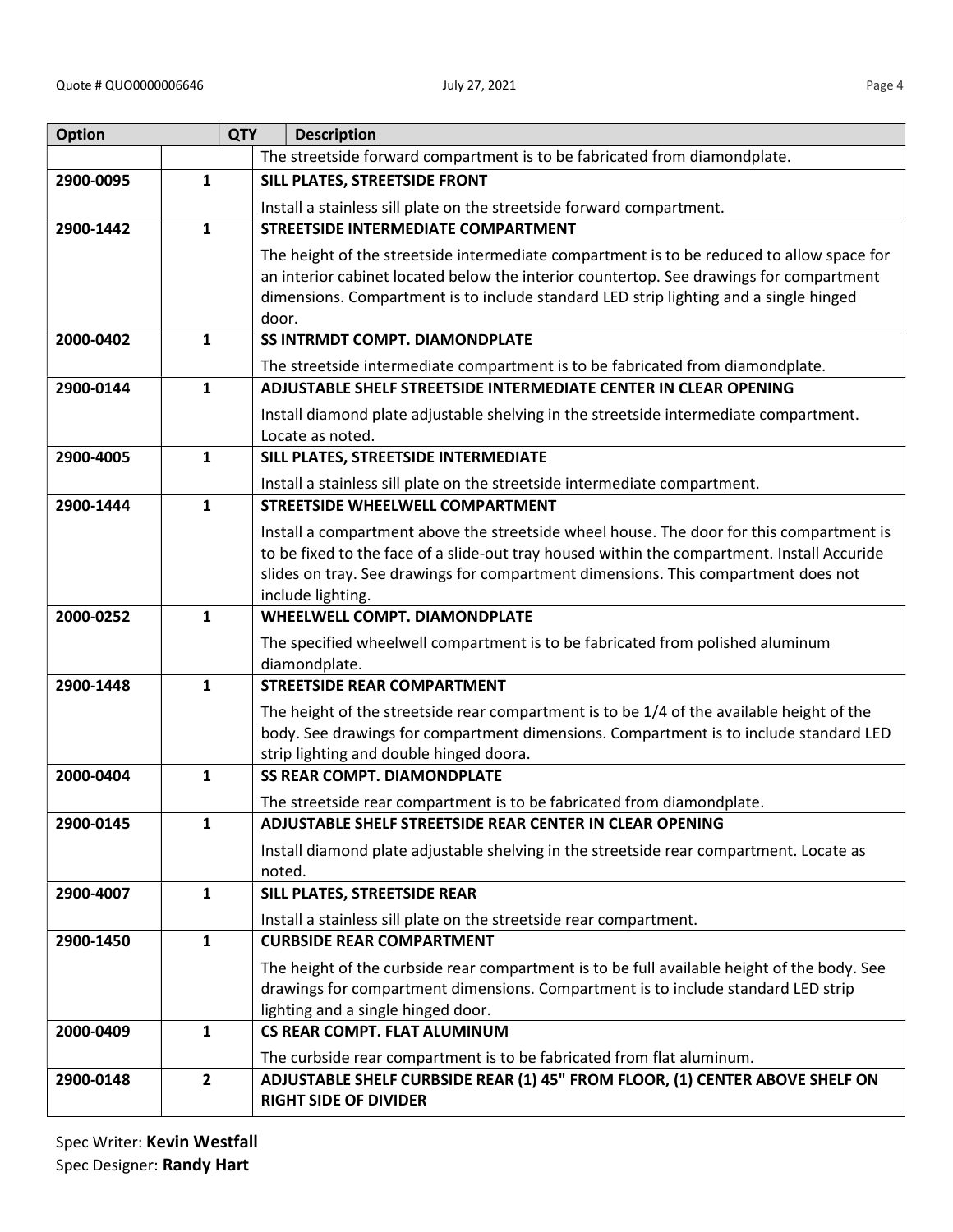| ۰.<br>v |
|---------|
|---------|

| <b>Option</b>             | <b>QTY</b>   | <b>Description</b>                                                                                                                                                                  |
|---------------------------|--------------|-------------------------------------------------------------------------------------------------------------------------------------------------------------------------------------|
|                           |              | Install diamond plate adjustable shelving in the curbside rear compartment. Locate as                                                                                               |
|                           |              | noted.                                                                                                                                                                              |
| 2900-4070                 | $\mathbf{1}$ | FIXED VERTICAL DIVIDER, CURBSIDE REAR 12" FROM RIGHT WALL                                                                                                                           |
|                           |              | Install a 16" deep fixed vertical divider in the curbside rear compartment. Locate as noted                                                                                         |
|                           |              | above.                                                                                                                                                                              |
| 2000-0611                 | 1            | <b>SWEEP OUT COMPARTMENT FLOOR CS REAR COMPT</b>                                                                                                                                    |
|                           |              | Curbside rear compartment floor is to be sweep-out style.                                                                                                                           |
| 2900-4001                 | $\mathbf{1}$ | STAIR CHAIR POCKET, CURBSIDE REAR                                                                                                                                                   |
|                           |              | A stair chair pocket is to be recessed into the curbside rear compartment inner door panel.                                                                                         |
|                           |              | The pocket shall be installed as close to the bottom and hinged side of door as possible.                                                                                           |
|                           |              | See drawings for dimensions.                                                                                                                                                        |
| 2900-2956                 | $\mathbf{1}$ | <b>STAIR CHAIR MODEL, STRYKER #6252</b>                                                                                                                                             |
|                           |              | A Stryker #6252 stair chair will be stored as noted. This is for sizing/placement purposes                                                                                          |
|                           |              | only. Horton is not to supply this equipment.                                                                                                                                       |
| 2900-4008                 | $\mathbf{1}$ | <b>SILL PLATES, CURBSIDE REAR</b>                                                                                                                                                   |
|                           |              | Install a stainless sill plate on the curbside rear compartment.                                                                                                                    |
| 2900-1449                 | $\mathbf{1}$ | <b>CURBSIDE INTERMEDIATE COMPARTMENT</b>                                                                                                                                            |
|                           |              | Install a compartment between the curbside rear compartment and the wheel house. See                                                                                                |
|                           |              | drawings for compartment dimensions. Compartment is to include standard LED strip                                                                                                   |
|                           |              | lighting and a single hinged door.                                                                                                                                                  |
| 2000-0406                 | $\mathbf{1}$ | <b>CS INTRMDT COMPT. DIAMONDPLATE</b>                                                                                                                                               |
|                           |              | The curbside intermediate compartment is to be fabricated from diamondplate.                                                                                                        |
| 2900-4009                 | $\mathbf{1}$ | SILL PLATES, CURBSIDE INTERMEDIATE                                                                                                                                                  |
|                           |              | Install a stainless sill plate on the curbside intermediate compartment.                                                                                                            |
| 2900-1454                 | $\mathbf{1}$ | <b>CURBSIDE FORWARD COMPARTMENT</b>                                                                                                                                                 |
|                           |              |                                                                                                                                                                                     |
|                           |              | The height of the curbside front compartment door is to be the full available height of the<br>body. See drawings for door dimensions. Compartment is to include standard LED strip |
|                           |              | lighting and a single hinged door.                                                                                                                                                  |
| 2900-4010                 | 1            | SILL PLATES, CURBSIDE FRONT                                                                                                                                                         |
|                           |              | Install a stainless sill plate on the curbside forward compartment.                                                                                                                 |
| 2900-4081                 | $\mathbf{1}$ | LINE-X LINER COLOR, BLACK                                                                                                                                                           |
|                           |              |                                                                                                                                                                                     |
|                           |              | The specified Line-X lining is to be black in color.                                                                                                                                |
| 2900-1204                 | $\mathbf{1}$ | <b>DRI DECK, BLACK</b>                                                                                                                                                              |
|                           |              | Black Dri-Deck is to be installed on the floor and shelving of all exterior compartments. To                                                                                        |
|                           |              | include tapered edge trim pieces where applicable.                                                                                                                                  |
| 2900-0113                 | $\mathbf{1}$ | <b>RUBBER WALLS IN BB COMPT, GRAY</b>                                                                                                                                               |
|                           |              | The interior of the backboard compartment is to be covered with gray rubber matting to protect                                                                                      |
| 2900-0114                 | $\mathbf{1}$ | equipment stored in this area.<br>GRIP LOCK, FACE OF EXTERIOR SHELVES AND DIVIDERS                                                                                                  |
|                           |              |                                                                                                                                                                                     |
|                           |              | Install grip lock trim on the edges of the compartment shelves and any vertical dividers.                                                                                           |
| <b>PAINT AND GRAPHICS</b> |              |                                                                                                                                                                                     |
| 5000-0003                 | 1            | <b>CHASSIS PAINT: WHITE</b>                                                                                                                                                         |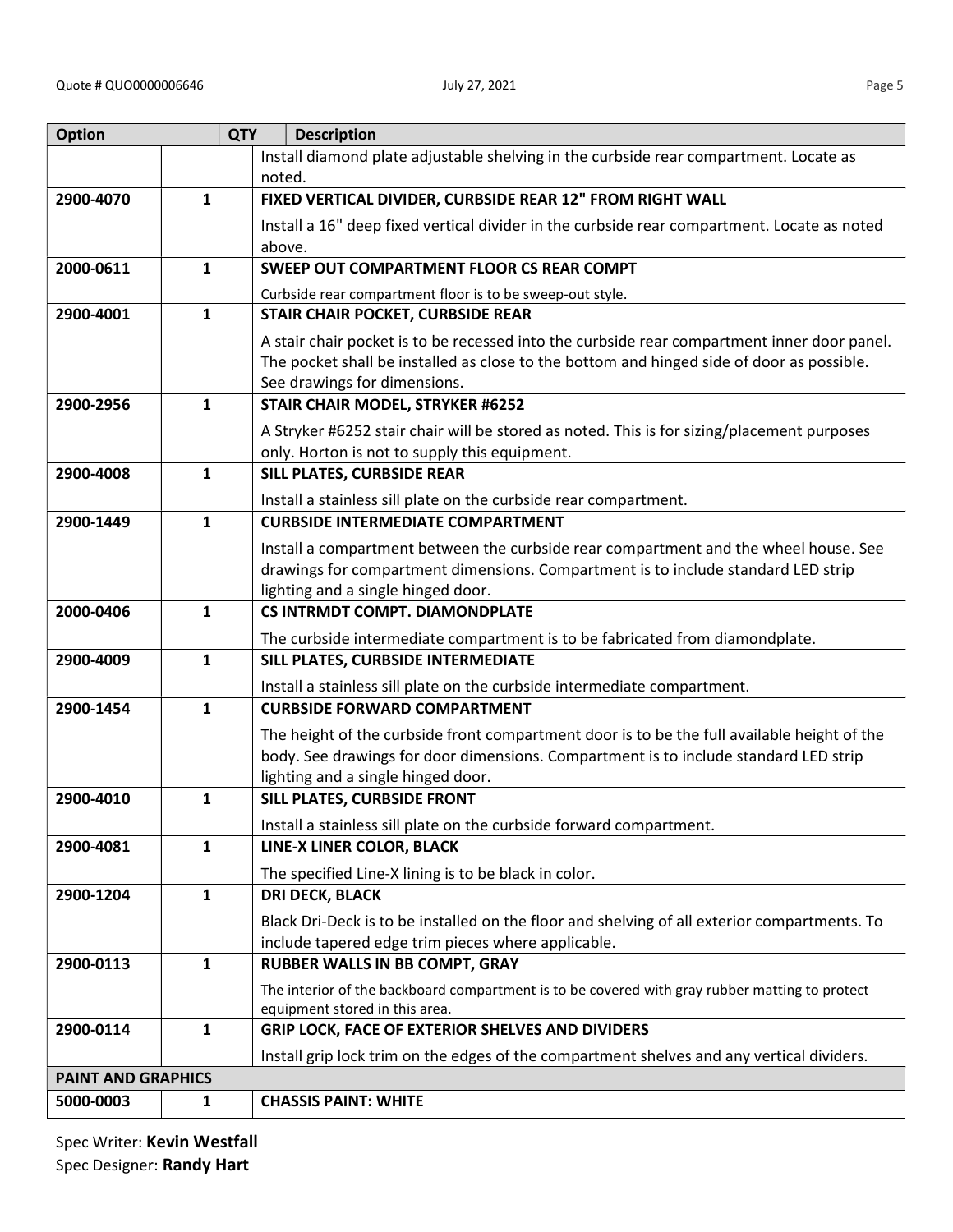| <b>Option</b>            |              | <b>QTY</b><br><b>Description</b>                                                                                                                                                                  |
|--------------------------|--------------|---------------------------------------------------------------------------------------------------------------------------------------------------------------------------------------------------|
|                          |              | Chassis color to be standard white.                                                                                                                                                               |
| 5000-0007                | 1            | <b>MODULE PAINT, WHITE</b>                                                                                                                                                                        |
|                          |              | Paint module standard white to match chassis.                                                                                                                                                     |
| 5000-0300                | $\mathbf{1}$ | DIAMONDGRADE CHEVRON, REAR PANELS Red, White                                                                                                                                                      |
|                          |              | Install Diamondgrade chevron striping on the rear of the body inboard of the corner posts                                                                                                         |
|                          |              | and below the upper driprail. Exclude rear entry doors.                                                                                                                                           |
| SR00139877               | $\mathbf{1}$ | Install printed red/white chevrons with Horton logo on the center section of the door                                                                                                             |
|                          |              | panels. Install on all 3 doors.                                                                                                                                                                   |
|                          |              |                                                                                                                                                                                                   |
| 5000-0190                | 3            | <b>ACCESS DOORS RED SCOTCHLITE STRIP</b>                                                                                                                                                          |
|                          |              | Install 2" x 12" strips of red Scotchlite at the top of each entry door placed horizontally.                                                                                                      |
| <b>INTERIOR FEATURES</b> |              |                                                                                                                                                                                                   |
| 2000-0288                | $\mathbf{1}$ | <b>ACRYLIC COLOR: LIGHT TINT</b>                                                                                                                                                                  |
|                          |              | All acrylic doors to be light tint.                                                                                                                                                               |
| 2000-0825                | $\mathbf{2}$ | <b>COUNTERTOP, MERAPI INHALATION AND TELEMETRY AREAS</b>                                                                                                                                          |
|                          |              | Install solid surface countertop(s) in lieu of stainless steel. Material is to include radiused                                                                                                   |
|                          |              | and tapered corners and is to have a polished finish. Color is to be Merapi. Locate as noted<br>above.                                                                                            |
| 2000-0592                | $\mathbf{1}$ | PAINTED STANDARD INHALATION AREA WALLS                                                                                                                                                            |
|                          |              | The main wall action area walls are to be painted to match the remainder of the interior cabinets.                                                                                                |
| 2000-0307                | $\mathbf{1}$ | <b>INHALATION PANEL, CG TECH COVERED</b>                                                                                                                                                          |
|                          |              | The inhalation panel is to be fabricated from composite material and covered with CG Tech to                                                                                                      |
|                          |              | match to color selected.                                                                                                                                                                          |
| 2000-0304                | $\mathbf{1}$ | <b>INHALATION PANEL CLOSEOUT</b>                                                                                                                                                                  |
|                          |              | Install a D/A finsihed aluminum close-out on the bottom of the inhalation panel. Panel includes a                                                                                                 |
|                          |              | hinge-down door to access the O2 bypass valves.                                                                                                                                                   |
| 2000-0436                | $\mathbf{1}$ | <b>CARBON FIBER. BLACK, SS PANELS</b>                                                                                                                                                             |
|                          |              | The patient area door panels, inhalation panel and console faceplate are to be finished with black<br>carbon fiber material. The lower portion of each door is to include a stainless kick panel. |
| 2000-0643                | 1            | SILVER METALLIC CG TECH INTERIOR COLOR                                                                                                                                                            |
|                          |              | The patient area walls, inner door panels and inhalation panel (EXCLUDING the main cabinet wall                                                                                                   |
|                          |              | and associated areas such as the action area, CPR seat and telemetry area when equipped) are to be                                                                                                |
|                          |              | finished with Silver Metallic CG Tech material. Requires stainless risers and lower door panels.                                                                                                  |
| 2000-0627                | $\mathbf{1}$ | <b>LONSEAL LONPLATE BLACK</b>                                                                                                                                                                     |
|                          |              | The patient area floor is to be covered in Lonplate Black.                                                                                                                                        |
| 2000-0324                | $\mathbf{1}$ | <b>STAINLESS STEEL RISERS</b>                                                                                                                                                                     |
|                          |              | Install stainless steel on the interior risers. If a cabinet riser accent stripe is ordered the stainless<br>steel will stop at the bottom edge of the stripe.                                    |
| 2000-0325                | $\mathbf{1}$ | <b>STAINLESS STEEL LOWER DOOR PANELS</b>                                                                                                                                                          |
|                          |              | Finish lower section of inside patient compartment doors with stainless steel.                                                                                                                    |
| SR00139909               | $\mathbf{1}$ | <b>Interior Cabinet Paint</b>                                                                                                                                                                     |
|                          |              |                                                                                                                                                                                                   |
|                          |              | All interior cabinetry is to match Silver CG Tech. All cabinets are to be painted silver.                                                                                                         |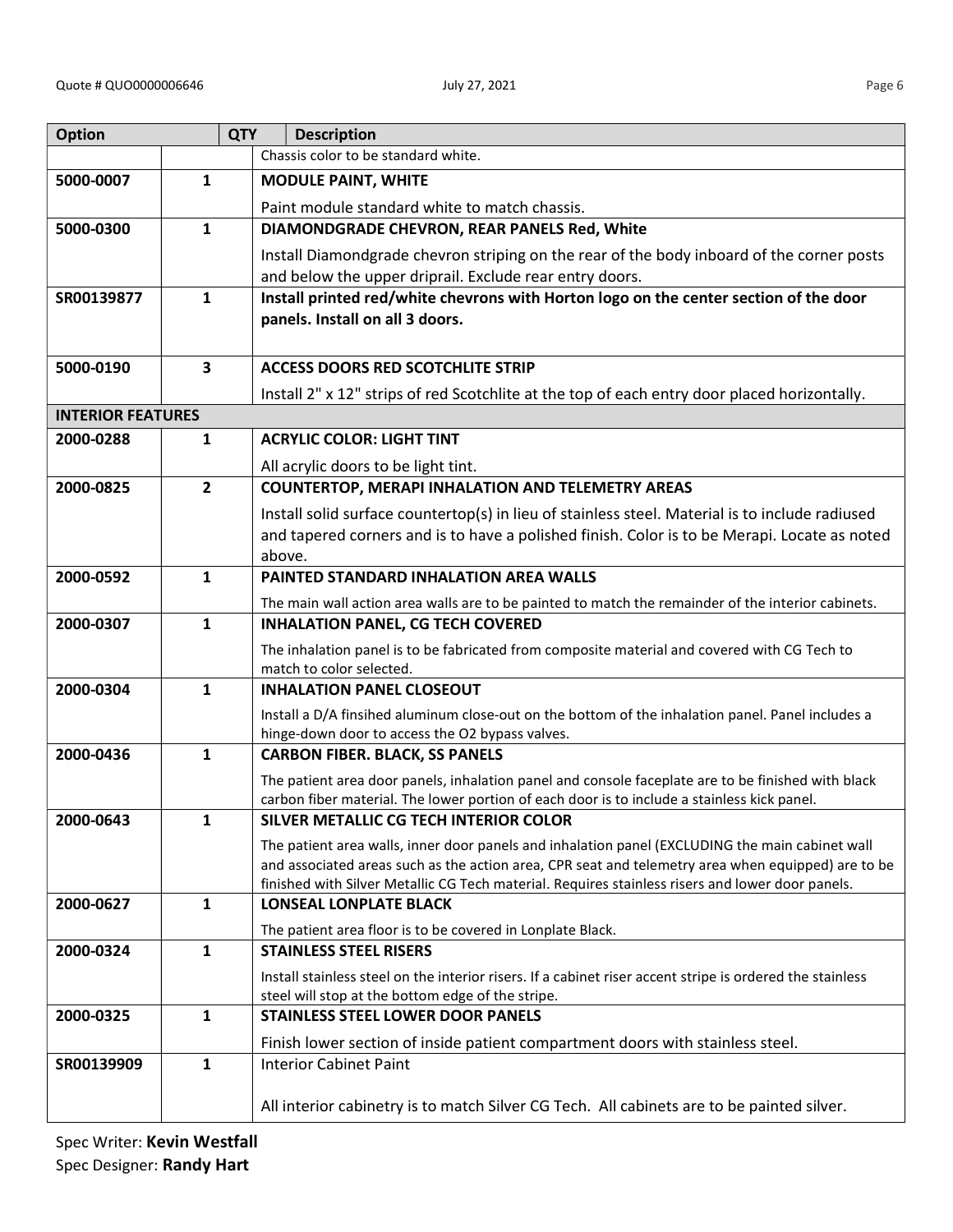| <b>Option</b> |              | <b>QTY</b><br><b>Description</b>                                                                                                  |
|---------------|--------------|-----------------------------------------------------------------------------------------------------------------------------------|
|               |              |                                                                                                                                   |
| 2000-0710     | $\mathbf{1}$ | <b>CABINET PAINT TO BE TEXTURED</b>                                                                                               |
|               |              | The specified cabinet paint is to have a textured finish.                                                                         |
| 2000-0942     | $\mathbf{1}$ | <b>BLACK BOLTAFLEX VINYL COLOR</b>                                                                                                |
|               |              | All seat cushions, backrests and vinyl closeouts are to be covered in Black Boltaflex colored                                     |
|               |              | material.                                                                                                                         |
| 2000-0326     | $\mathbf{1}$ | <b>STANDARD FIXED SEATBASE</b>                                                                                                    |
|               |              | Install the standard aluminum fixed seat base for the attendant's seat specified.                                                 |
| 2000-0908     | $\mathbf{1}$ | USSC CHILD, BLACK 4-POINT, BLACK SIERRA                                                                                           |
|               |              | Install a Black Sierra USSC high back bucket seat with integral child safety seat and black                                       |
|               |              | 4pt seatbelt with safety vest. The seat to be adjustable front to rear and is to be mounted                                       |
| 2000-0680     | $\mathbf{1}$ | at the head of the cot.                                                                                                           |
|               |              | 4 POINT SEAT BELT CENTER OF BENCH, BLACK                                                                                          |
| 2000-0681     |              | Install black 4-pt seatbelt with safety vest at the center position of the squad bench.<br>4 POINT SEAT BELT FOOT OF BENCH, BLACK |
|               | $\mathbf{1}$ |                                                                                                                                   |
| 2000-0682     | $\mathbf{1}$ | Install black 4-pt seatbelt with safety vest at the foot position of the squad bench.<br>4 POINT SEAT BELT HEAD OF BENCH, BLACK   |
|               |              |                                                                                                                                   |
| 2000-0683     | $\mathbf{1}$ | Install black 4-pt seatbelt with safety vest at the head position of the squad bench.<br>4 POINT SEAT BELT, CPR SEAT, BLACK       |
|               |              |                                                                                                                                   |
| 2000-0605     | $\mathbf{1}$ | Install black 4-pt seatbelt with safety vest at CPR seat location.<br><b>ALUMINUM INTERIOR CABINETS</b>                           |
|               |              | All interior cabinets are to be fabricated from aluminum.                                                                         |
| 3000-1118     | 1            | TUBULAR AIRBAG, ATTENDANT'S SEAT                                                                                                  |
|               |              | Install a tubular airbag at the attendant's seat. Unit uses an angled upper inhalation                                            |
|               |              | cabinet and does not include a cabinet beneath the main countertop.                                                               |
| 3000-1125     | $\mathbf{1}$ | HEAD CURTAIN AIRBAG, ATTENDANT'S SEAT                                                                                             |
|               |              | Install a head curtain air bag for the attendant's seat for use with a standard linen cabinet.                                    |
| 3000-1123     | $\mathbf{1}$ | <b>ROLL SENSOR</b>                                                                                                                |
|               |              | Install the roll sensor in the standard location. Unit includes streetside airbags only.                                          |
| 3000-1127     | $\mathbf{1}$ | TUBULAR AIRBAG, CPR SEAT LOCATION.                                                                                                |
|               |              | Install a tubular airbag forward of the CPR seat.                                                                                 |
| 2000-0575     | $\mathbf{1}$ | <b>CABINET TRIM RADIUSED</b>                                                                                                      |
|               |              | Install smooth radiused trim molding on all applicable interior cabinets.                                                         |
| 2900-0079     | $\mathbf{1}$ | IV HANGER, CP WITH RUBBER ARM COT HEAD Per Drawing                                                                                |
|               |              | Install a Cast Products recessed IV hanger with rubber arm over the cot head area.                                                |
| 2900-0208     | $\mathbf{1}$ | IV HANGER, CP WITH RUBBER ARM BENCH WAIST Per Drawing                                                                             |
|               |              | Install a Cast Products recessed IV hanger with rubber arm over the bench waist area.                                             |
| 2000-0416     | $\mathbf{1}$ | GRAB RAIL: (2) 2FT ANTI MIC. ANTI SLIP, OVER COT Per Drawing                                                                      |
|               |              | Install (2) 2 foot anti-slip main grab rail with anti-microbial coating. Locate offset toward                                     |
|               |              | the main wall over the cot position in the patient area ceiling.                                                                  |
| 2000-0650     | $\mathbf{1}$ | GRAB RAIL: 6FT ANTI-MIC, ANTI SLIP, OVER BENCH Per Drawing                                                                        |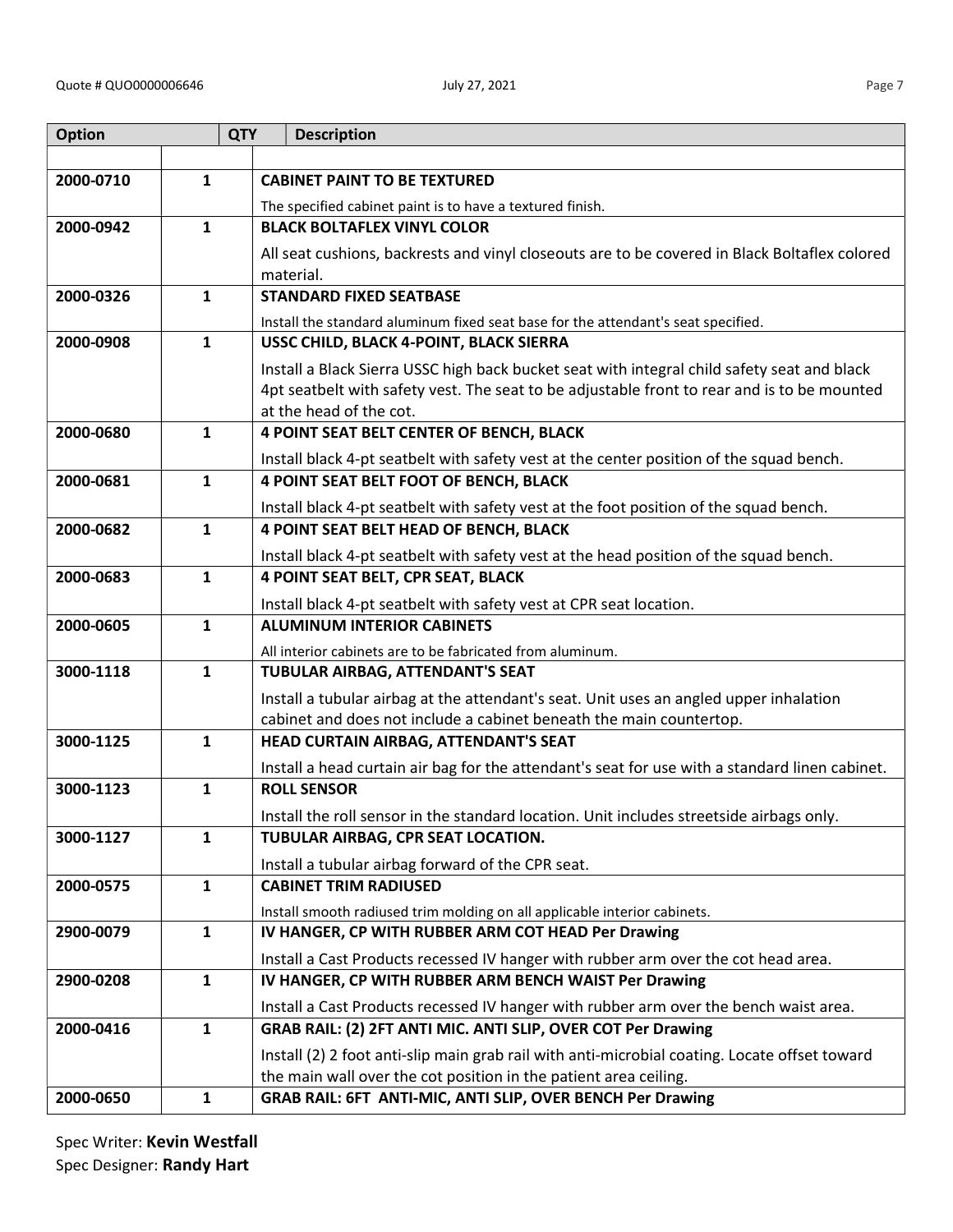| <b>Option</b>               |                | <b>QTY</b><br><b>Description</b>                                                                                                              |
|-----------------------------|----------------|-----------------------------------------------------------------------------------------------------------------------------------------------|
|                             |                | Install 6 foot anti-slip main grab rail with anti-microbial coating. Locate offset toward the                                                 |
|                             |                | bench wall in the patient area ceiling.                                                                                                       |
| 2000-0412                   | $\mathbf{1}$   | VERTICAL RAIL, 2' ANTI-MIC ANTI-SLIP, BOLSTER                                                                                                 |
|                             |                | Install a 2 foot anti-slip grab rail with anti-microbial coating. Locate on the bench bolster at                                              |
|                             |                | the side access door angled upward toward the forward end.                                                                                    |
| 2000-0568                   | 1              | VERT GRAB RAIL, 2' ANTI-MIC ANTI-SLIP REAR DOORS                                                                                              |
|                             |                | Install a 2 foot anti-slip grab rail with anti-microbial coating. Locate to the curb side just                                                |
|                             |                | inside the rear entry doors mounted vertically.                                                                                               |
| 2000-0413                   | $\mathbf{1}$   | PATIENT DOOR GRAB RAILS: ANTI-MICROBIAL/ANTI-SLIP                                                                                             |
|                             |                | Install standard 'V' shaped grab rails with anti-microbial coating. Handles are to be anti-slip                                               |
|                             |                | style. Locate on the interior door panels of all three patient entry doors.                                                                   |
| 2000-0423                   | $\mathbf{1}$   | CEILING MATERIAL, PLATINUM WHITE COMPOSITE                                                                                                    |
|                             |                | The standard module ceiling material shall be platinum white aluminum composite.                                                              |
| 2000-0578                   | 1              | FIRE EXTINGUISHERS: 5LB ABC SHIP LOOSE                                                                                                        |
|                             |                | Supply and ship loose a five Ib ABC fire extinguisher.                                                                                        |
| 2000-0579                   | $\mathbf{1}$   | FIRE EXTINGUISHERS: 5LB ABC SHIP LOOSE                                                                                                        |
|                             |                | Supply and ship loose a second five Ib ABC fire extinguisher.                                                                                 |
| <b>STREETSIDE CABINETRY</b> |                |                                                                                                                                               |
| 2000-0337                   | 1              | <b>LINEN CABINET</b>                                                                                                                          |
|                             |                | Install a standard storage cabinet behind the attendant seat.                                                                                 |
| 2900-1076                   | $\mathbf{1}$   | FIXED SHELF, UPPER LINEN CLOSET                                                                                                               |
|                             |                | Fab and install a fixed aluminum shelf in the upper section of the linen cabinet. Shelf is to                                                 |
|                             |                | be painted to match the cabinet color.                                                                                                        |
| 2900-1079                   | $\mathbf{1}$   | <b>ADJUSTABLE SHELF MIDDLE 1 LINEN CLOSET</b>                                                                                                 |
|                             |                | Fab and install an adjustable aluminum shelf in the middle section of the linen cabinet. Shelf is to be                                       |
| 2900-1083                   | $\mathbf{1}$   | painted to match the cabinet color.<br><b>ADJUSTABLE SHELF LOWER LINEN CLOSET</b>                                                             |
|                             |                |                                                                                                                                               |
|                             |                | Fab and install an adjustable aluminum shelf in the lower section of the linen cabinet. Shelf is to be<br>painted to match the cabinet color. |
| 2900-2029                   | $\overline{2}$ | SOLID LAMINATE-COVERED LINEN CLOSET DOOR                                                                                                      |
|                             |                | Install hinged solid doors on the linen cabinet. Cover in laminate to match the interior.                                                     |
| 2900-1070                   | $\mathbf{1}$   | PIANO HINGE FOR LINEN CLOSET TOP DOOR                                                                                                         |
|                             |                | The upper linen cabinet door(s) is/are to use piano style hinge.                                                                              |
| 2900-1074                   | $\mathbf{1}$   | PIANO HINGE FOR LINEN CLOSET LOWER DOOR                                                                                                       |
|                             |                | The lower linen cabinet door(s) is/are to use piano style hinge.                                                                              |
| 2900-1183                   | $\mathbf{1}$   | LOCKING SOUTHCO LATCH, UPPER LINEN, CHANGE 10                                                                                                 |
|                             |                | Install a locking stainless flush mount Southco HD style pull latch on the upper linen                                                        |
|                             |                | cabinet door. Latch to be Change Notice 10 compliant and rated for 25lbs.                                                                     |
| 2900-1186                   | $\mathbf{1}$   | SOUTHCO LATCH, LOWER LINEN, CHANGE 10                                                                                                         |
|                             |                | Install a stainless flush mount Southco pull latch on the lower linen cabinet door. Latch to                                                  |
|                             |                | be Change Notice 10 compliant and rated for 25lbs.                                                                                            |
| 2000-0343                   | $\mathbf{1}$   | <b>STREETSIDE WALL WITH CPR SEAT</b>                                                                                                          |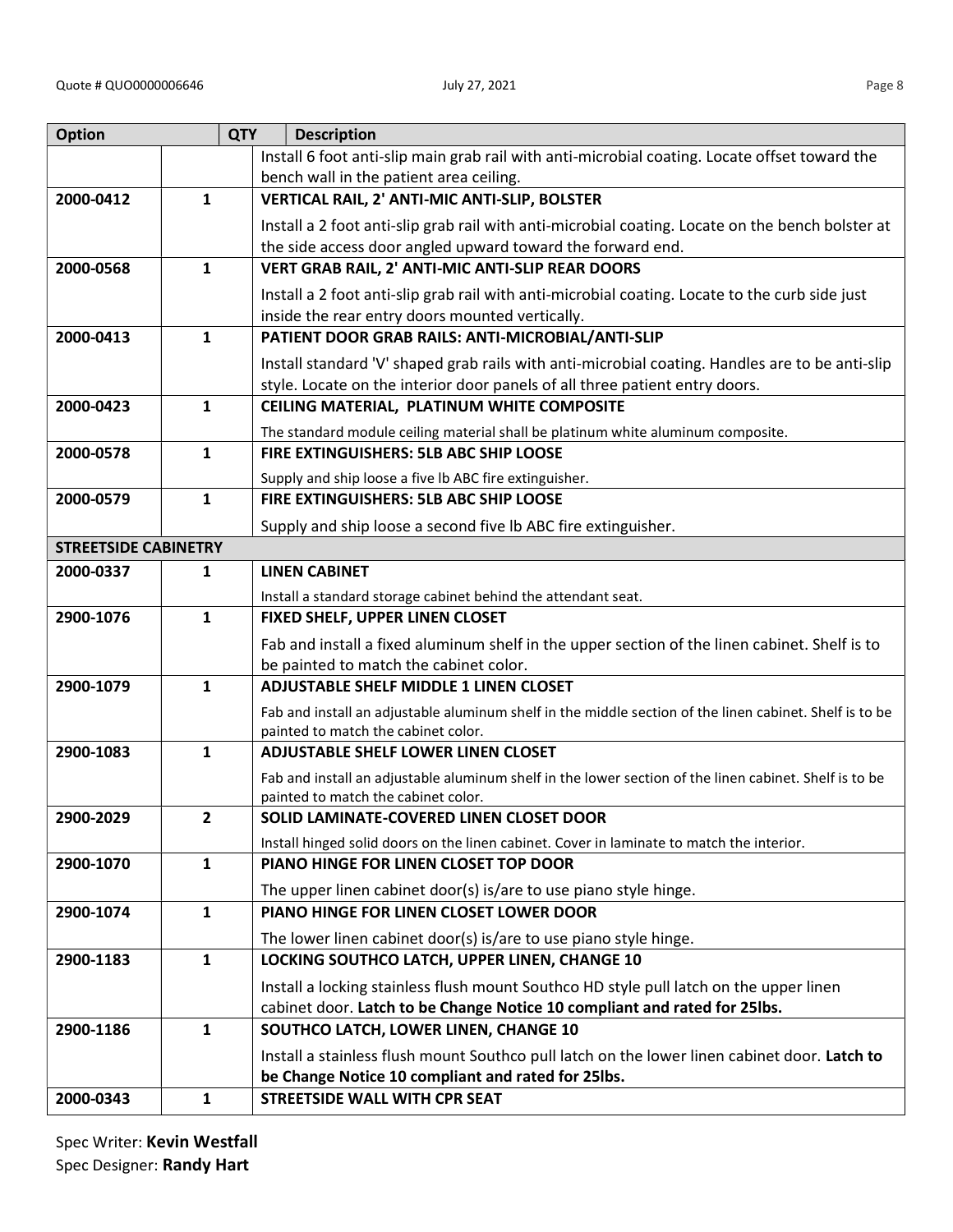| <b>Option</b> |                         | <b>QTY</b> | <b>Description</b>                                                                                                                     |
|---------------|-------------------------|------------|----------------------------------------------------------------------------------------------------------------------------------------|
|               |                         |            | Street side cabinet wall to include a CPR seat.                                                                                        |
| 2000-0310     | $\mathbf{1}$            |            | CPR SEAT, 28" WIDTH                                                                                                                    |
|               |                         |            | Streetside CPR seat width to be 28".                                                                                                   |
| 2900-4089     | $\mathbf{1}$            |            | ANGLED UPPER CABINET, FORWARD OF CPR SEAT                                                                                              |
|               |                         |            | The upper cabinet forward of the CPR seat is to be angled with .25" aluminum door and                                                  |
|               |                         |            | steel catch. The cabinet is to be Change Notice 10 compliant.                                                                          |
| 2900-4088     | $\mathbf{1}$            |            | ANGLED UPPER CABINET, AFT OF CPR SEAT                                                                                                  |
|               |                         |            | The upper cabinet to the rear of the CPR seat is to be angled with .25" aluminum door and                                              |
|               |                         |            | steel catch. The cabinet is to be Change Notice 10 compliant.                                                                          |
| 2000-2050     | $\mathbf{1}$            |            | CUSTOM CABINET, Cabinet 1 Dimensions: 18.75"H X 24.75"W X 16"D - Location: REAR                                                        |
|               |                         |            | <b>MAIN WALL UPPER CABINET</b>                                                                                                         |
|               |                         |            | Main wall cabinet #1 dimensions are to be as noted above. Note that dimensions are I.D.                                                |
| 2900-1708     | $\mathbf{1}$            |            | <b>ACRYLIC HINGED DOORS, Cabinet 1</b>                                                                                                 |
|               |                         |            | Cabinet specified above is to have two 1/2" acrylic vertically hinged doors.                                                           |
| 5000-0040     | $\overline{\mathbf{4}}$ |            | <b>SOUTHCO SS PULL STYLE LATCH Cabinet 1</b>                                                                                           |
|               |                         |            | Install stainless flush mount Southco pull latches on the selected hinged doors on the                                                 |
|               |                         |            | cabinet designated above.                                                                                                              |
| 2900-0336     | $\overline{\mathbf{4}}$ |            | <b>SELF CLOSING STYLE HINGE Cabinet 1</b>                                                                                              |
|               |                         |            | Cabinet #1 door(s) is/are to use self-closing style hinges.                                                                            |
| 2900-0061     | $\mathbf{1}$            |            | <b>INTERIOR ADJUSTABLE SHELVING Cabinet 1</b>                                                                                          |
|               |                         |            | Install painted adjustable shelving in cabinet #1.                                                                                     |
| 2000-2051     | $\mathbf{1}$            |            | CUSTOM CABINET, Cabinet 2 Dimensions: 30.75"H X 24.75"W X 16"D - Location: REAR                                                        |
|               |                         |            | <b>MAIN WALL LOWER</b>                                                                                                                 |
|               |                         |            | Main wall cabinet #2 dimensions are to be as noted above. Note that dimensions are I.D.                                                |
| 2900-1709     | $\mathbf{1}$            |            | <b>ACRYLIC HINGED DOORS, Cabinet 2</b>                                                                                                 |
|               |                         |            | Cabinet specified above is to have two 1/2" acrylic vertically hinged doors.                                                           |
| 2900-0281     | 4                       |            | LATCH, HINGED DOOR: SOUTHCO SS Cabinet 2                                                                                               |
|               |                         |            | Install stainless flush mount Southco pull latches on the selected hinged doors on the                                                 |
| 2900-0337     | 6                       |            | cabinet designated above.<br><b>SELF CLOSING STYLE HINGE Cabinet 2</b>                                                                 |
|               |                         |            |                                                                                                                                        |
| 2900-0172     | $\mathbf{1}$            |            | Cabinet #2 door(s) is/are to use self-closing style hinges.<br><b>INTERIOR ADJUSTABLE SHELVING, Cabinet 2</b>                          |
|               |                         |            |                                                                                                                                        |
| 2000-2052     | $\mathbf{1}$            |            | Install painted adjustable shelving in cabinet #2.<br>CUSTOM CABINET, Cabinet 3 Dimensions: 12.75"H X 22.75"W X 16"D - Location: BELOW |
|               |                         |            | TELEMETRY AREA AFT OF CPR SEAT                                                                                                         |
|               |                         |            | Main wall cabinet #3 dimensions are to be as noted above. Note that dimensions are I.D.                                                |
| 2000-1362     | $\mathbf{1}$            |            | POLYCARBONATE SLIDING, CHANGE 10, CABINET 3                                                                                            |
|               |                         |            | Cabinet specified above is to have sliding polycarbonate doors. Doors to include CN-10                                                 |
|               |                         |            | compliant catch.                                                                                                                       |
| 2900-0410     | $\mathbf{1}$            |            | LIFT UP CABINET FRAMES, UPPER INHALATION CABINET                                                                                       |
|               |                         |            | Install a flip-up restocking cabinet frame on cabinet noted above. Includes gas shocks and                                             |
|               |                         |            | vertical latches. The Design is to be compliant with Change Notice 10.                                                                 |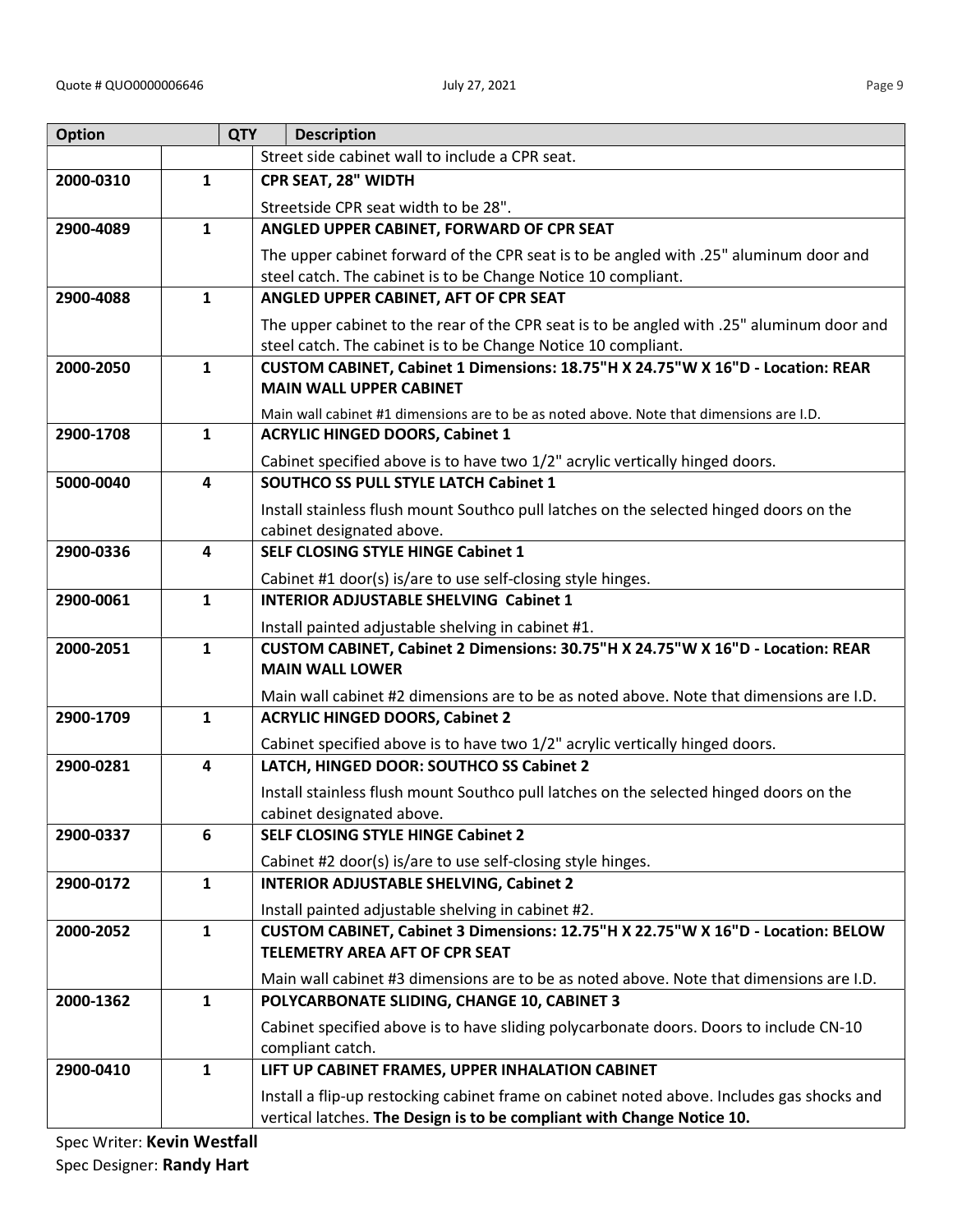**Option** 

| <b>Option</b>             |              | <b>QTY</b><br><b>Description</b>                                                                                                                                                                                                                                        |
|---------------------------|--------------|-------------------------------------------------------------------------------------------------------------------------------------------------------------------------------------------------------------------------------------------------------------------------|
| 2000-2058                 | $\mathbf{1}$ | UPPER INHALATION CABINET 12.75"H X 34.75"W X 16"D                                                                                                                                                                                                                       |
|                           |              | Upper inhalation cabinet dimensions are to be as noted above. Note that dimensions are<br>I.D.                                                                                                                                                                          |
| SR00139906                | $\mathbf{1}$ | <b>Fixed Shelf</b>                                                                                                                                                                                                                                                      |
|                           |              | Install a fixed shelf in the cabinet above the inhalation area. (For use with dividers)                                                                                                                                                                                 |
| 2000-1368                 | $\mathbf{1}$ | POLYCARBONATE SLIDING, UPPER INHALATION, CHANGE 10                                                                                                                                                                                                                      |
|                           |              | Cabinet over inhalation area is to have sliding polycarbonate doors. Doors to include CN-10<br>compliant catch.                                                                                                                                                         |
| 2900-1093                 | $\mathbf{1}$ | TRACK, DIVIDERS, UPPER INHALATION CABINET EVENLY SPACE 6 PLEXI DIVIDERS WITH<br><b>BINNING STRIPS BELOW SHELF</b>                                                                                                                                                       |
|                           |              | Install adjustable tracks inside of the cabinet referenced above. Tracks are to be routed<br>acrylic material on the bottom and back wall of cabinet. The outer edge of the lower track<br>is to be rounded to avoid any sharp edges. Dividers are selected separately. |
| 2900-0507                 | 6            | <b>VERTICAL DIVIDERS, UPPER INHALATION CABINET</b>                                                                                                                                                                                                                      |
|                           |              | Fabricate acrylic dividers to fit vertically into the specified track. The dividers shall be<br>adjustable within the track.                                                                                                                                            |
| 2000-2059                 | $\mathbf{1}$ | LOWER INHALATION CABINET 12.75"H X 46.75"W X 16"D                                                                                                                                                                                                                       |
|                           |              | Cabinet below the inhalation area dimensions are to be as noted above. Note that<br>dimensions are I.D.                                                                                                                                                                 |
| 2000-1369                 | $\mathbf{1}$ | POLYCARBONATE SLIDING, LOWER INHALATION, CHANGE 10                                                                                                                                                                                                                      |
|                           |              | Cabinet below inhalation area is to have sliding polycarbonate doors. Doors to include CN-<br>10 compliant catch.                                                                                                                                                       |
| <b>CURBSIDE CABINETRY</b> |              |                                                                                                                                                                                                                                                                         |
| SR00139907                | $\mathbf{1}$ | Glove Storage Above Side Entry Door                                                                                                                                                                                                                                     |
|                           |              | Install recessed storage above the side access door for (2) boxes of gloves. Provide oval                                                                                                                                                                               |
|                           |              | openings in a hinged, padded, and upholstered door for glove access.                                                                                                                                                                                                    |
|                           |              | SIZE: 5.25"W x 9.75"L x 3.25"D                                                                                                                                                                                                                                          |
| 2000-0359                 | 1            | SQUAD BENCH WITH NO CUPS OR WELLS                                                                                                                                                                                                                                       |

| 2000-0359 | 1 | SQUAD BENCH WITH NO CUPS OR WELLS                                                                                                                                                                |
|-----------|---|--------------------------------------------------------------------------------------------------------------------------------------------------------------------------------------------------|
|           |   | Provide storage under the squad bench lid/cushion(s). The area shall run where possible under the<br>bench. The storage pan is to be fabricated from aluminum and painted to match the interior. |
| 2000-0367 |   | <b>SQUAD BENCH END RESTRAINT, BOLSTER</b>                                                                                                                                                        |
|           |   | Install a standard HOPS bolster at the head end of the bench.                                                                                                                                    |
| 2000-0744 |   | <b>DOUBLE CUSHION SQUAD BENCH</b>                                                                                                                                                                |
|           |   | The squad bench cushion is to be two piece.                                                                                                                                                      |
| 2000-0380 |   | <b>BENCH HOLD OPENS: GAS</b>                                                                                                                                                                     |
|           |   | Install gas spring hold opens on squad bench lid.                                                                                                                                                |
| 2000-0381 |   | <b>BENCH HOLD-DOWN: PADDLE LATCHES (PAIR)</b>                                                                                                                                                    |
|           |   | Install recessed paddle latches into the squad bench riser to retain the squad bench lids in the                                                                                                 |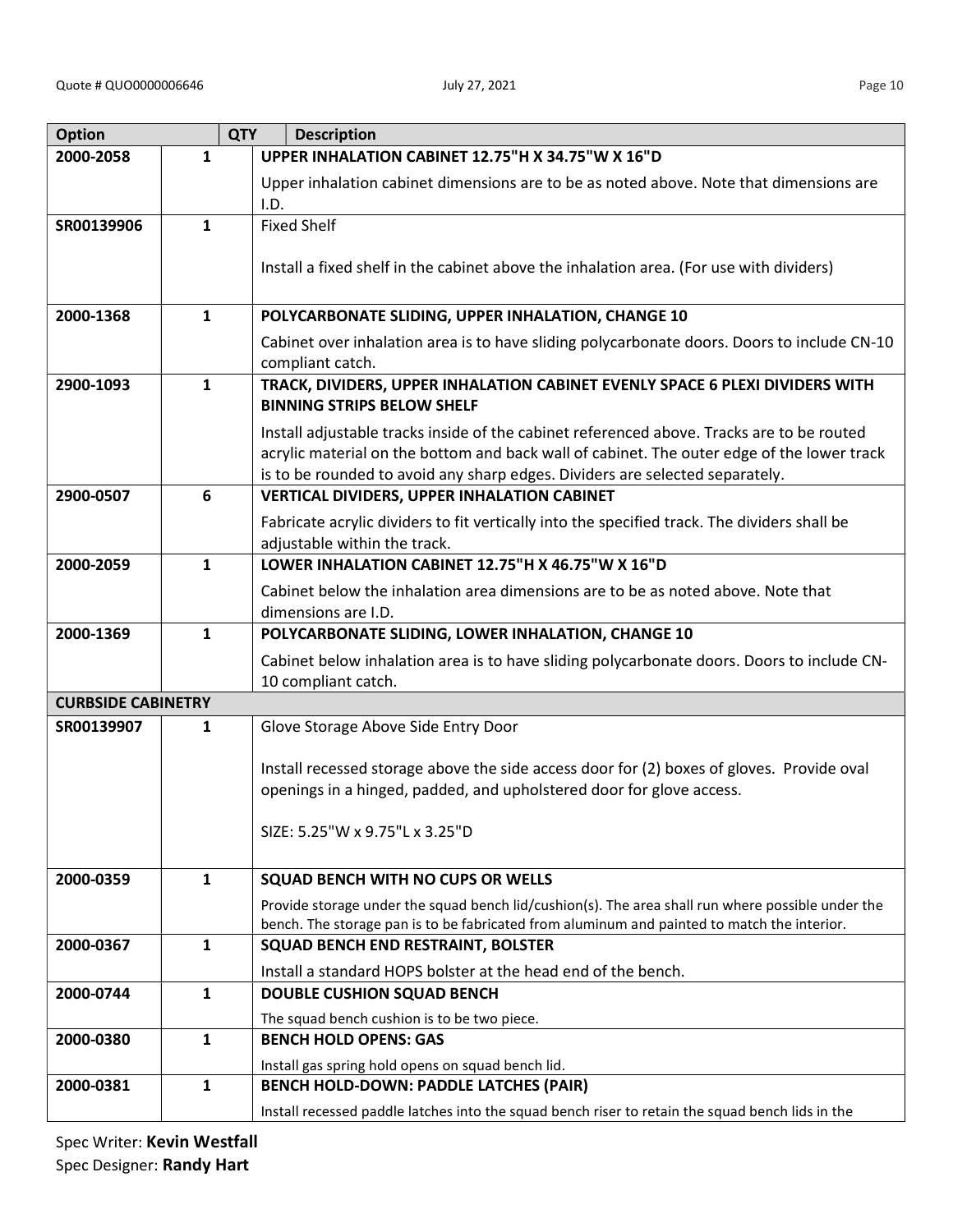| <b>Option</b>               | <b>QTY</b>              | <b>Description</b>                                                                                                             |
|-----------------------------|-------------------------|--------------------------------------------------------------------------------------------------------------------------------|
|                             |                         | closed position. The latches shall be both passive and positive.                                                               |
| 2000-0382                   | $\mathbf{1}$            | <b>BENCH CUSHION EDGE TRIM:</b>                                                                                                |
|                             |                         | Trim bench cushion edge with protective aluminum trim, to protect horizontal edge of squad bench                               |
|                             |                         | cushion from tears.                                                                                                            |
| 2000-0383                   | $\mathbf{1}$            | <b>BENCH BACK CUSHION: FULL SIZE</b>                                                                                           |
|                             |                         | Install full size bench backrest cushion.                                                                                      |
| 2000-1475                   | $\mathbf{1}$            | S/W DRAWER, PAINTED, FORWARD BENCH                                                                                             |
|                             |                         | Install a pull-out cabinet drawer, mounted on Grant slides, on the curbside of the vehicle,                                    |
|                             |                         | under the head of the squad bench on the aisle side. This drawer will house both sharps                                        |
|                             |                         | and waste containers supplied by Horton. Paint drawer to match interior. Drawer is to be<br><b>Change Notice 10 compliant.</b> |
| 2900-0065                   | $\mathbf{1}$            | <b>BENCH CABINET, HINGED DOORS</b>                                                                                             |
|                             |                         | Fabricate and install a bench ceiling cabinet above the squad bench with lift up 3/8" acrylic                                  |
|                             |                         | doors.                                                                                                                         |
| 2900-1130                   | $\overline{2}$          | SOUTHCO LATCH OVERHEAD BENCH CABINET                                                                                           |
|                             |                         | Install stainless flush mount Southco pull latches on the bench ceiling cabinet.                                               |
| 2900-1137                   | 6                       | <b>COMPRESSION HINGES, OVERHEAD BENCH CABINET</b>                                                                              |
|                             |                         | The bench ceiling cabinet door(s) is/are to use compression style hinges.                                                      |
| 2900-0136                   | $\mathbf{1}$            | PASS-THROUGH ACCESS, CURBSIDE REAR                                                                                             |
|                             |                         | Provide I/O access into the curbside rear compartment per drawings.                                                            |
| 2900-1733                   | $\mathbf{1}$            | CS REAR I/O ACCESS DOOR, HINGED ACRYLIC                                                                                        |
|                             |                         | The compartment pass-through specified above is to have a $\frac{1}{2}$ acrylic vertically hinged                              |
|                             |                         | door.                                                                                                                          |
| 2900-0404                   | $\overline{\mathbf{3}}$ | CS REAR I/O DOOR HINGE, SELF CLOSING STYLE                                                                                     |
|                             |                         | The curbside rear I/O door is to use self-closing style hinges.                                                                |
| SR00139892                  | $\mathbf{1}$            | Pass Through Door Location                                                                                                     |
|                             |                         | Inside/Outside Access to the curbside rear compartment to be accessed from the squad                                           |
|                             |                         | bench as opposed to the aisle. Reference Production# 18791                                                                     |
|                             |                         |                                                                                                                                |
| 2900-0405                   | $\mathbf{1}$            | CS REAR I/O DOOR LATCH, SOUTHCO SS                                                                                             |
|                             |                         |                                                                                                                                |
| <b>FRONT WALL CABINETRY</b> |                         |                                                                                                                                |
| 2900-0073                   | 1                       | <b>FRONT WALL CABINET: FLAT ALUM PAINTED</b>                                                                                   |
|                             |                         | The front wall cabinet shall be arranged per drawing. Additional configuration information may                                 |
|                             |                         | follow. Cabinet interior is to be painted to match the interior cabinet color.                                                 |
| SR00139911                  | $\mathbf{1}$            | Glove storage above front wall cabinet                                                                                         |
|                             |                         | Storage for (2) glove boxes shall be provided in the header above the front wall cabinet.                                      |
|                             |                         | The face of the storage area will be covered in matching interior vinyl and include oval                                       |
|                             |                         | openings for access to gloves. The right side of the header panel will be fixed and the left                                   |
|                             |                         | side will be hinged.                                                                                                           |
|                             |                         |                                                                                                                                |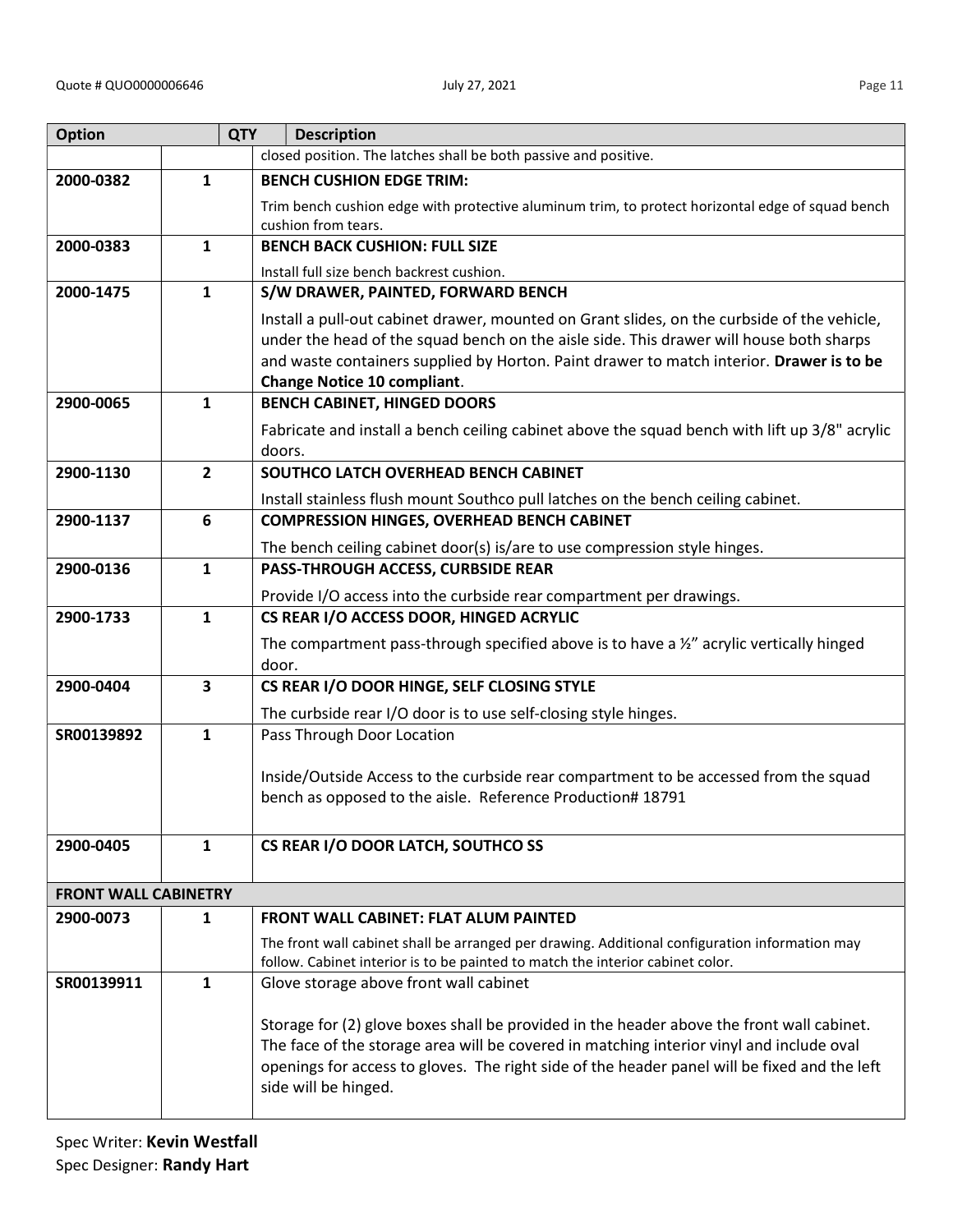| <b>Option</b>         |                         | <b>QTY</b> | <b>Description</b>                                                                                                                                                                                                                                                                                                                                                                                                              |
|-----------------------|-------------------------|------------|---------------------------------------------------------------------------------------------------------------------------------------------------------------------------------------------------------------------------------------------------------------------------------------------------------------------------------------------------------------------------------------------------------------------------------|
|                       |                         |            | SIZE: 5.25"W x 9.75"L x 3.25"D                                                                                                                                                                                                                                                                                                                                                                                                  |
|                       |                         |            | Reduce height of the front wall cabinet 1" to accommodate glove storage                                                                                                                                                                                                                                                                                                                                                         |
| 2900-1737             | $\mathbf{1}$            |            | <b>ACRYLIC HINGED DOORS, Upper front wall</b>                                                                                                                                                                                                                                                                                                                                                                                   |
|                       |                         |            | Cabinet specified above is to have two 1/2" acrylic vertically hinged doors.                                                                                                                                                                                                                                                                                                                                                    |
| 2900-1022             | $\overline{\mathbf{4}}$ |            | SOUTHCO FLUSH SS PULL LATCH TOP FRONT WALL DOOR                                                                                                                                                                                                                                                                                                                                                                                 |
|                       |                         |            | Install stainless flush mount Southco pull latches on the selected hinged doors on the upper front<br>wall cabinet.                                                                                                                                                                                                                                                                                                             |
| 2900-1017             | 6                       |            | SELF CLOSING HINGES TOP FRONT WALL CABINET                                                                                                                                                                                                                                                                                                                                                                                      |
|                       |                         |            | The upper front wall cabinet door(s) is/are to use self-closing style hinges.                                                                                                                                                                                                                                                                                                                                                   |
| 2900-1038             | $\mathbf{1}$            |            | ADJUSTABLE SHELF, UPPER FRONT WALL TOP CABINET                                                                                                                                                                                                                                                                                                                                                                                  |
|                       |                         |            | Fab and install an adjustable aluminum shelf in the upper section of the front wall cabinet<br>as noted. Shelf is to match the cabinet interior.                                                                                                                                                                                                                                                                                |
| 2900-1039             | $\mathbf{1}$            |            | <b>FIXED SHELF FRONT WALL MIDDLE CABINET</b>                                                                                                                                                                                                                                                                                                                                                                                    |
|                       |                         |            | Fab and install a fixed aluminum shelf in the center section of the front wall cabinet as<br>noted. Shelf is to match the cabinet interior.                                                                                                                                                                                                                                                                                     |
| 2900-1042             | $\mathbf{1}$            |            | ADJUSTABLE SHELF, LOWER FRONT WALL CABINET                                                                                                                                                                                                                                                                                                                                                                                      |
|                       |                         |            | Fab and install an adjustable aluminum shelf in the lower section of the front wall cabinet                                                                                                                                                                                                                                                                                                                                     |
|                       |                         |            | as noted. Shelf is to match the cabinet interior.                                                                                                                                                                                                                                                                                                                                                                               |
| 2900-1745             | 1                       |            | <b>ACRYLIC HINGED DOORS, Lower front wall</b>                                                                                                                                                                                                                                                                                                                                                                                   |
|                       |                         |            | Cabinet specified above is to have two 1/2" acrylic vertically hinged doors.                                                                                                                                                                                                                                                                                                                                                    |
| 2900-1032             | 4                       |            | SOUTHCO SS PULL STYLE LATCH LOWER FRONT WALL DOOR                                                                                                                                                                                                                                                                                                                                                                               |
|                       |                         |            | Install stainless flush mount Southco pull latches on the selected hinged doors on the lower<br>front wall cabinet.                                                                                                                                                                                                                                                                                                             |
| 2900-1021             | 6                       |            | SELF CLOSING HINGES LOWER FRONT WALL CABINET                                                                                                                                                                                                                                                                                                                                                                                    |
|                       |                         |            | The lower front wall cabinet door(s) is/are to use self-closing style hinges.                                                                                                                                                                                                                                                                                                                                                   |
| 2000-1402             | 1                       |            | CAB TO MODULE WALKTHROUGH DOOR, POCKETED                                                                                                                                                                                                                                                                                                                                                                                        |
|                       |                         |            | Install a recessed hinged front cabin closeout door on the right front compartment wall.                                                                                                                                                                                                                                                                                                                                        |
| <b>VISUAL WARNING</b> |                         |            |                                                                                                                                                                                                                                                                                                                                                                                                                                 |
| SR00139878            | $\mathbf{1}$            |            | Compartment Door LED Warning Light                                                                                                                                                                                                                                                                                                                                                                                              |
|                       |                         |            | Horton to supply and install (6) custom made LED light strips. Install (1) warning light on<br>each of the rear facing compartment doors. The lights are to be R/B/R/B and flash in a<br>single alternating flash pattern between Red and Blue                                                                                                                                                                                  |
| SR00139888            | $\mathbf{1}$            |            | Rolled Marker Light Traffic Advisor                                                                                                                                                                                                                                                                                                                                                                                             |
|                       |                         |            | Horton rolled traffic advisor: Install new design rolled marker light traffic advisor. Install<br>the standard old style rear LED "ICC" lights below the drip rail. Install (10) single style<br>amber rolled marker lights on the rear roof extrusion to be used as a rear traffic advisor.<br>Program these lights through the i4G in a traffic advisor pattern: center out - right to left -<br>left to right - random flash |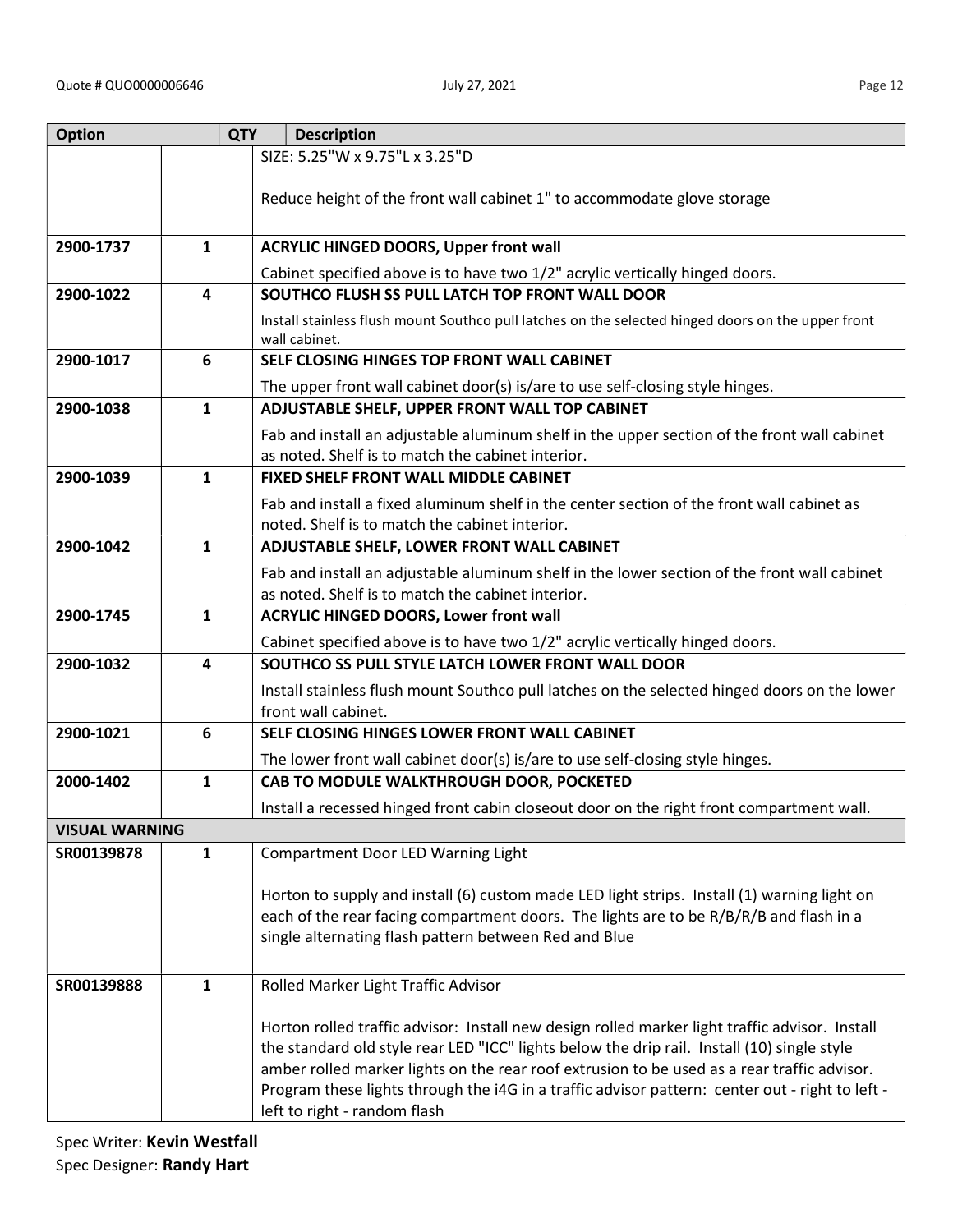| <b>Option</b> |              | <b>QTY</b> | <b>Description</b>                                                                                                                                                                                                                                 |
|---------------|--------------|------------|----------------------------------------------------------------------------------------------------------------------------------------------------------------------------------------------------------------------------------------------------|
|               |              |            | Include i4G program buttons on the front control panel for these functions.                                                                                                                                                                        |
| 3000-1805     | $\mathbf{1}$ |            | WIG WAG HEADLIGHTS, F SERIES                                                                                                                                                                                                                       |
|               |              |            | Install wig wag headlight flasher. Provide a dedicated switch in the front control panel.<br>Deactivate in secondary mode.                                                                                                                         |
| 3300-5015     | 4            |            | M7 R/W SPLIT/CLEAR LENS (2) Intersection, (2) Wheel Well Lights / REDS FORWARD                                                                                                                                                                     |
|               |              |            | Install Whelen M7 series LED lights as noted. Lights to be red/white split with clear lenses.<br>Lights to include chrome flanges and flash pattern programmability from the front control<br>panel.                                               |
| 3000-5085     | $\mathbf{1}$ |            | <b>M9 White Clear Lens Front Center KKK</b>                                                                                                                                                                                                        |
|               |              |            | Install a Whelen M9 series LED light centered on the front face of the body. Light is to be<br>white with a clear lens. Light is to include a chrome flange and flash pattern<br>programmability from the front control panel.                     |
| 3000-5102     | $\mathbf{1}$ |            | M6 Amber/Clear Lens Rear Center KKK                                                                                                                                                                                                                |
|               |              |            | Install a Whelen M6 series LED light centered on the rear face of the body above the rear<br>doors. Light is to be amber with a clear lens. Light is to include a chrome flange and flash<br>pattern programmability from the front control panel. |
| SR00139900    | $\mathbf{1}$ |            | Whelen M92J Duo Red/Blue                                                                                                                                                                                                                           |
|               |              |            | Install (14) M92J Duo Red/Blue Lights with Chrome Flanges in the below locations.                                                                                                                                                                  |
|               |              |            | (6) Front Face                                                                                                                                                                                                                                     |
|               |              |            | (2) Curb side Body                                                                                                                                                                                                                                 |
|               |              |            | (2) Street side Body                                                                                                                                                                                                                               |
|               |              |            | (2) Rear Face Upper Corners<br>(2) Rear Face Center                                                                                                                                                                                                |
|               |              |            |                                                                                                                                                                                                                                                    |
| 3000-0140     | $\mathbf{1}$ |            | <b>FLASH PATTERN, FAST A, B</b>                                                                                                                                                                                                                    |
|               |              |            | Program the emergency lighting flash pattern to fast A/B.                                                                                                                                                                                          |
| SR00139879    | $\mathbf{1}$ |            | <b>Flash Pattern Directions</b>                                                                                                                                                                                                                    |
|               |              |            |                                                                                                                                                                                                                                                    |
|               |              |            | Option 3000-0140 calls for Fast A,B flash pattern. See file saved unit folder on V drive to<br>see what lights are A and which are B.                                                                                                              |
|               |              |            |                                                                                                                                                                                                                                                    |
|               |              |            | Reference 18791                                                                                                                                                                                                                                    |
| SR00139894    | $\mathbf{1}$ |            | Chevron Light Programming                                                                                                                                                                                                                          |
|               |              |            |                                                                                                                                                                                                                                                    |
|               |              |            | Brake and turn to override flash circuit for chevron lighting.                                                                                                                                                                                     |
| 3000-5109     | $\mathbf{1}$ |            | <b>Chevron Style Lighting Red/Amber</b>                                                                                                                                                                                                            |
|               |              |            | Install 12" LED light strips with bezels on the rear of the body five (5) per side. Lights are to be                                                                                                                                               |
|               |              |            | installed at an angle to mimic a chevron pattern. To include (3) red and (2) amber on either side of                                                                                                                                               |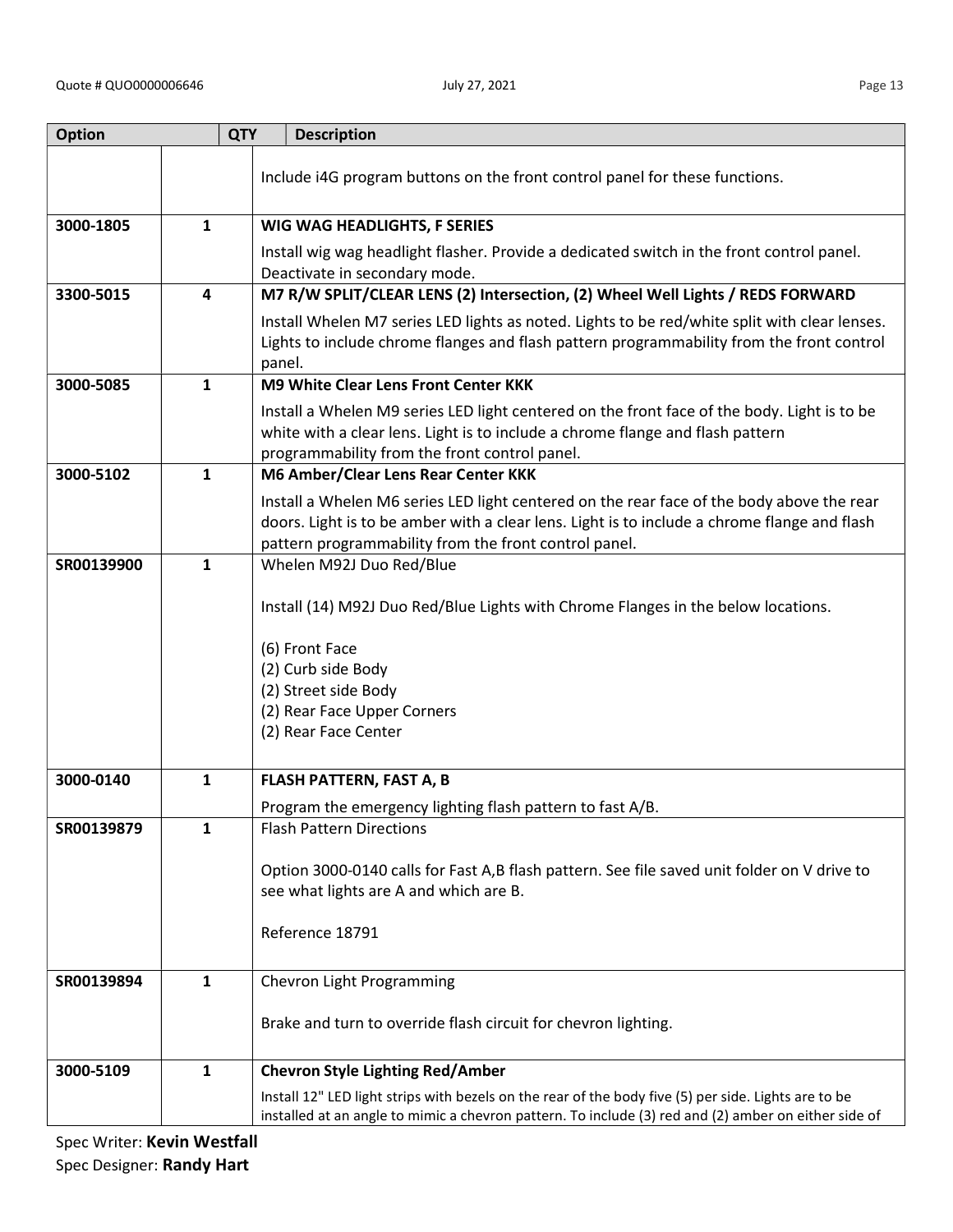| <b>Option</b>                 |              | <b>QTY</b><br><b>Description</b>                                                                                                                                                 |
|-------------------------------|--------------|----------------------------------------------------------------------------------------------------------------------------------------------------------------------------------|
|                               |              | the rear doors in an alternating pattern.                                                                                                                                        |
| SR00139895                    | $\mathbf{1}$ | ION DUO DUAL COLOR LIGHT WITH CROME FLANGE                                                                                                                                       |
|                               |              |                                                                                                                                                                                  |
|                               |              | INSTALL (4) WHELEN ION DUAL COLOR RED/BLUE LIGHTS WITH CHROME FLANGE ON THE                                                                                                      |
|                               |              | <b>GRILLE OF CHASSIS.</b>                                                                                                                                                        |
|                               |              |                                                                                                                                                                                  |
| <b>AUDIBLE WARNING</b>        |              |                                                                                                                                                                                  |
| SR00139876                    | $\mathbf{1}$ | Grover Dual #1510 Trumpets                                                                                                                                                       |
|                               |              |                                                                                                                                                                                  |
|                               |              | Horton to supply and install dual 24" Grover air horn trumpets #1510, a heavy duty Buell<br>#61220 compressor and air storage tank. The air horns can only be activated when the |
|                               |              | vehicle is in gear. Locate trumpets on cab roof and activate with a pull lanyard in the                                                                                          |
|                               |              | center of the cab ceiling.                                                                                                                                                       |
|                               |              |                                                                                                                                                                                  |
| 3000-0174                     | 1            | SIREN: WHELEN HFS295C9 Speaker 1- Wail, Yelp, Pierce. Speaker 2- Wail, Yelp, Pierce                                                                                              |
|                               |              | Install a Whelen HFS295C9 siren in the front console.                                                                                                                            |
| 3000-1543                     | 1            | <b>SPEAKERS, CAST PRODUCTS, F SERIES</b>                                                                                                                                         |
|                               |              | Install Cast Products siren speakers, applicable to Ford F-Series chassis, in the front                                                                                          |
|                               |              | bumper.                                                                                                                                                                          |
| <b>NON-EMERGENCY LIGHTING</b> |              |                                                                                                                                                                                  |
| SR00139882                    | 1            | <b>LED Ground Lights</b>                                                                                                                                                         |
|                               |              |                                                                                                                                                                                  |
|                               |              | Horton to supply and install (11) Tecniq E10 LED Ground Lights. Locate as follows:                                                                                               |
|                               |              | (1) Below each cab door                                                                                                                                                          |
|                               |              | (1) Below each compartment, excluding wheel well compartment                                                                                                                     |
|                               |              | (1) Below side entry door                                                                                                                                                        |
|                               |              | (2) Below rear entry doors                                                                                                                                                       |
|                               |              | Program each light to turn on individually when each corresponding door is opened.<br>Program all lights to activate with ground light switch on the control panel.              |
|                               |              | Program all ground lights to activate for 30 seconds when vehicle is placed in gear from                                                                                         |
|                               |              | park or neutral.                                                                                                                                                                 |
|                               |              | program ground lights to activate with corresponding scene light circuit.                                                                                                        |
|                               |              |                                                                                                                                                                                  |
| 3000-0208                     | $\mathbf{1}$ | KKK SIDE BODY MARKER LIGHTS, M6 SERIES LED (PAIR)                                                                                                                                |
|                               |              | Install red Whelen M6 series LED turn/marker lights on each rear side of the module body.                                                                                        |
|                               |              | Lights provide module body night time side lighting visibility and turning signal indication.                                                                                    |
|                               |              | Lights do not flash with warning lights unless otherwise specified. Includes chrome flanges.                                                                                     |
| 3000-0217                     | $\mathbf{1}$ | LED EXTERIOR COMPARTMENT LIGHTING                                                                                                                                                |
|                               |              | Install full height LED strip lighting in all exterior compartments with the exception of any                                                                                    |
|                               |              | wheelwell compartments. Install vertical strips inside both sides of each compartment. The                                                                                       |
|                               |              | lights are to be directed toward the back of each compartment.                                                                                                                   |
| 3000-0224                     | 1            | RUNNING BOARD LIGHTS, WHELEN PAR 16 L.E.D.                                                                                                                                       |
|                               |              | Install a pair of Whelen PAR 16 LED lamps with chrome flanges in the stainless steel stone                                                                                       |
|                               |              | guard above each running board, one per side. Wire to the chassis door switch and                                                                                                |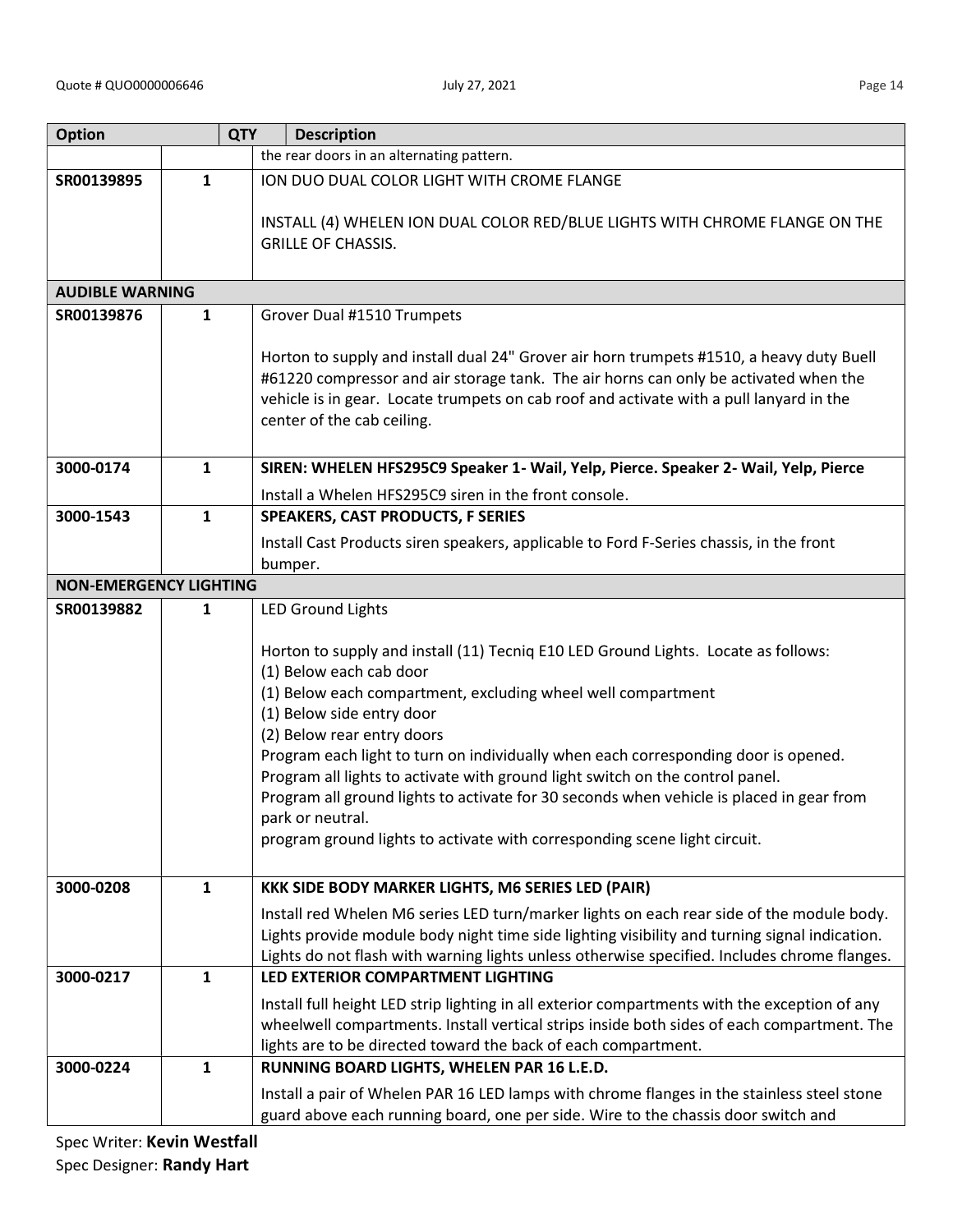| <b>Option</b>     |              | <b>QTY</b><br><b>Description</b>                                                                                                                                                                                                                                                                                                                                        |
|-------------------|--------------|-------------------------------------------------------------------------------------------------------------------------------------------------------------------------------------------------------------------------------------------------------------------------------------------------------------------------------------------------------------------------|
|                   |              | illuminate the step/running board.                                                                                                                                                                                                                                                                                                                                      |
| 3000-0690         | 1            | L.E.D. WARNING RUB RAILS RED/WHITE                                                                                                                                                                                                                                                                                                                                      |
|                   |              | Install 12" Tecniq L.E.D. light strips in the lower rub rails. The lights are to be dual color<br>red/white. Locate (3) strips forward of the rear wheel and (2) strips aft of the rear wheel<br>for a total of (5) lights. Steady burn the red light sections with headlight switch and<br>alternate flash red and white light sections with warning lights activated. |
| SR00139890        | 1            | Rub Rail Light Programming                                                                                                                                                                                                                                                                                                                                              |
|                   |              | Program red rub rail warning to flash with corresponding turning circuit IATS standard<br>programming.                                                                                                                                                                                                                                                                  |
| 3000-3834         | $\mathbf{1}$ | <b>LIGHTED DOOR HANDLES, BLUE</b>                                                                                                                                                                                                                                                                                                                                       |
|                   |              | Install blue LED lights in the module door handles. Lights to activate with marker lights 'on'<br>and vehicle in 'Park'.                                                                                                                                                                                                                                                |
| 3000-0240         | $\mathbf{1}$ | M9 SERIES LED SCENE LIGHT, STREETSIDE FRONT                                                                                                                                                                                                                                                                                                                             |
|                   |              | Install a Whelen M9 LED side scene light with chrome flange on the upper streetside<br>forward portion of the body.                                                                                                                                                                                                                                                     |
| 3000-0741         | $\mathbf{1}$ | M9 SERIES LED SCENE LIGHT, STREETSIDE REAR                                                                                                                                                                                                                                                                                                                              |
|                   |              | Install a Whelen M9 LED side scene light with chrome flange on the upper streetside rear<br>portion of the body.                                                                                                                                                                                                                                                        |
| 3000-0748         | $\mathbf{1}$ | M9 SERIES LED SCENE LIGHT, CURBSIDE FRONT                                                                                                                                                                                                                                                                                                                               |
|                   |              | Install a Whelen M9 LED side scene light with chrome flange on the upper curbside forward<br>portion of the body.                                                                                                                                                                                                                                                       |
| 3000-0762         | $\mathbf{1}$ | M9 SERIES LED SCENE LIGHT, CURBSIDE REAR                                                                                                                                                                                                                                                                                                                                |
|                   |              | Install a Whelen M9 L.E.D. side scene light with chrome flange on the upper curbside rear<br>portion of the body.                                                                                                                                                                                                                                                       |
| 3000-1633         | $\mathbf{1}$ | <b>LOAD LIGHTS, M9 SERIES LED</b>                                                                                                                                                                                                                                                                                                                                       |
|                   |              | Install two Whelen M9 LED load lights with chrome flanges above the rear body entry<br>doors.                                                                                                                                                                                                                                                                           |
| SR00139886        | 1            | Patient Entry Door Warning Lights                                                                                                                                                                                                                                                                                                                                       |
|                   |              | Horton to supply and install (3) custom made LED light strips. Install (1) warning light on<br>the top of each patient entry door. The lights are to be R/B/R/B and flash in a single<br>alternating flash pattern between Red and Blue.                                                                                                                                |
| 3000-1438         | $\mathbf{1}$ | TAIL LIGHTS, M6 SERIES, HORIZONTAL MOUNTED                                                                                                                                                                                                                                                                                                                              |
|                   |              | Install Whelen M6 series LED stop/tail, turn, and reverse lights. Install the stop/tail and<br>reverse lights in the rear riser/kick plate with brake/tail outboard. Install the turn signals<br>above in the rear body panels. Lights to include chrome flanges.                                                                                                       |
| 3000-0267         | $\mathbf{1}$ | ARROW LIGHTS M6 SERIES LED, FRONT                                                                                                                                                                                                                                                                                                                                       |
|                   |              | Install (2) Whelen M6 series LED turn signals on the front face of the body below the<br>outboard flashers and wire into the turn signal circuit. Lights to include chrome flanges.                                                                                                                                                                                     |
| <b>ELECTRICAL</b> |              |                                                                                                                                                                                                                                                                                                                                                                         |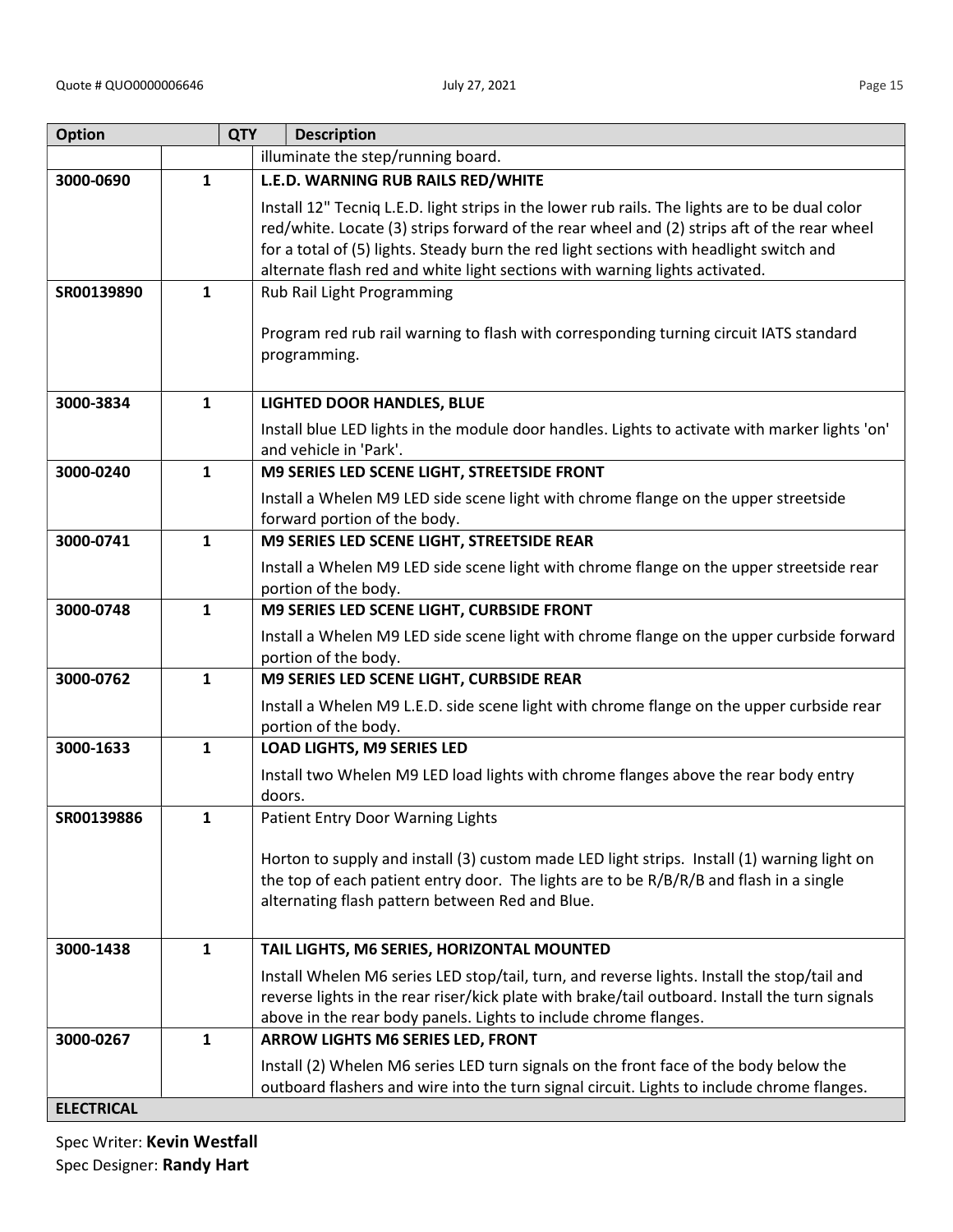| <b>Option</b> | <b>QTY</b>   | <b>Description</b>                                                                                                                                                                                                                                                                                                                                                                   |
|---------------|--------------|--------------------------------------------------------------------------------------------------------------------------------------------------------------------------------------------------------------------------------------------------------------------------------------------------------------------------------------------------------------------------------------|
| 3000-0018     | $\mathbf{1}$ | <b>ELECTRIC DOOR LOCKS COMPARTMENT EXTERIOR</b>                                                                                                                                                                                                                                                                                                                                      |
|               |              | Install power activated door locks on all exterior compartment doors. Locks to be activated by a<br>switch at each patient area access door. Locks may be overridden by a door key.                                                                                                                                                                                                  |
| 3000-0019     | $\mathbf{1}$ | <b>ELECTRIC DOOR LOCKS ACCESS DOORS INTERIOR</b>                                                                                                                                                                                                                                                                                                                                     |
|               |              | Install power activated door locks on all patient area access doors. Locks to be activated by<br>a switch at each patient area door. Locks may be overridden by a manual slide lever or by<br>the door key.                                                                                                                                                                          |
| 3000-0022     | $\mathbf{1}$ | ELECTRIC DOOR LOCKS WIRED TO OEM SWITCHES                                                                                                                                                                                                                                                                                                                                            |
|               |              | The specified power door locks are to be wired to the chassis OEM door lock switches.                                                                                                                                                                                                                                                                                                |
| 3000-0020     | $\mathbf{1}$ | ELECTRIC DOOR LOCKS CONCEALED IN GRILLE                                                                                                                                                                                                                                                                                                                                              |
|               |              | Install a concealed switch in the chassis grille to operate the power door lock circuit. Doors shall be<br>wired to unlock only on this circuit.                                                                                                                                                                                                                                     |
| 3000-0033     | $\mathbf{1}$ | REAR RADIO SPEAKERS, CEILING, 1 FRONT, 1 REAR                                                                                                                                                                                                                                                                                                                                        |
|               |              | Install two (2) rear AM/FM radio speakers in the patient compartment ceiling, (1) front and<br>(1) rear. Provide volume control in the rear switch panel.                                                                                                                                                                                                                            |
| 3000-2222     | $\mathbf{1}$ | 360 DEGREE MARKER LIGHTS, EMERGENCY FLASH                                                                                                                                                                                                                                                                                                                                            |
|               |              | Install rolled marker lights on the upper corners of the body front and rear to provide 360<br>degree lighting coverage. Program the 360 degree marker lights to flash in addition to<br>normal operation.                                                                                                                                                                           |
| 3000-0282     | $\mathbf{1}$ | <b>ELECTRICAL SYSTEM</b>                                                                                                                                                                                                                                                                                                                                                             |
|               |              | Install the Intelliplex i4G electrical system. System is to include a USB port installed under the dash<br>for ease of programming.                                                                                                                                                                                                                                                  |
| SR00139896    | $\mathbf{1}$ | i4G Code Lights                                                                                                                                                                                                                                                                                                                                                                      |
|               |              | Program i4G for code lights to update patient status.                                                                                                                                                                                                                                                                                                                                |
| 3000-3015     | 1            | <b>WIRING, RECESSED AUXILIARY CONDENSER</b>                                                                                                                                                                                                                                                                                                                                          |
|               |              | Install wiring and Eco Smart fan control module for use with CoolTech unit. Solar panel<br>wiring is to be included on CoolTech II units.                                                                                                                                                                                                                                            |
| 3000-0305     | 1            | <b>INPOWER BATTERY SWITCH, WITH WAKE BUTTON 5 min.</b>                                                                                                                                                                                                                                                                                                                               |
|               |              | Install an Inpower electronic battery switch. Switch is to activate battery power through the vehicle<br>ignition and is to include an automatic shutdown timer to deactivate battery power after the<br>ignition is turned off. To include a wake button installed on the front console to activate the<br>electrical system without using the key.                                 |
| SR00139885    | 1            | i4G Wake Buttons                                                                                                                                                                                                                                                                                                                                                                     |
|               |              | Include a total of (2) two i4G blue button ILOS. Both buttons to include an engraved plate<br>ILOS.<br>Install (1) one on console and (1) one on stepwell side of HOPS bolster. See drawings.<br>ENGRAVED PLATES: Horton to supply and install (2) engraved plates around the blue i4g<br>switch on the cab console and bolster. Above the switch will state, "i4g Power Switch" and |
|               |              | below the switch will state:<br>"1st Press 5 Min"                                                                                                                                                                                                                                                                                                                                    |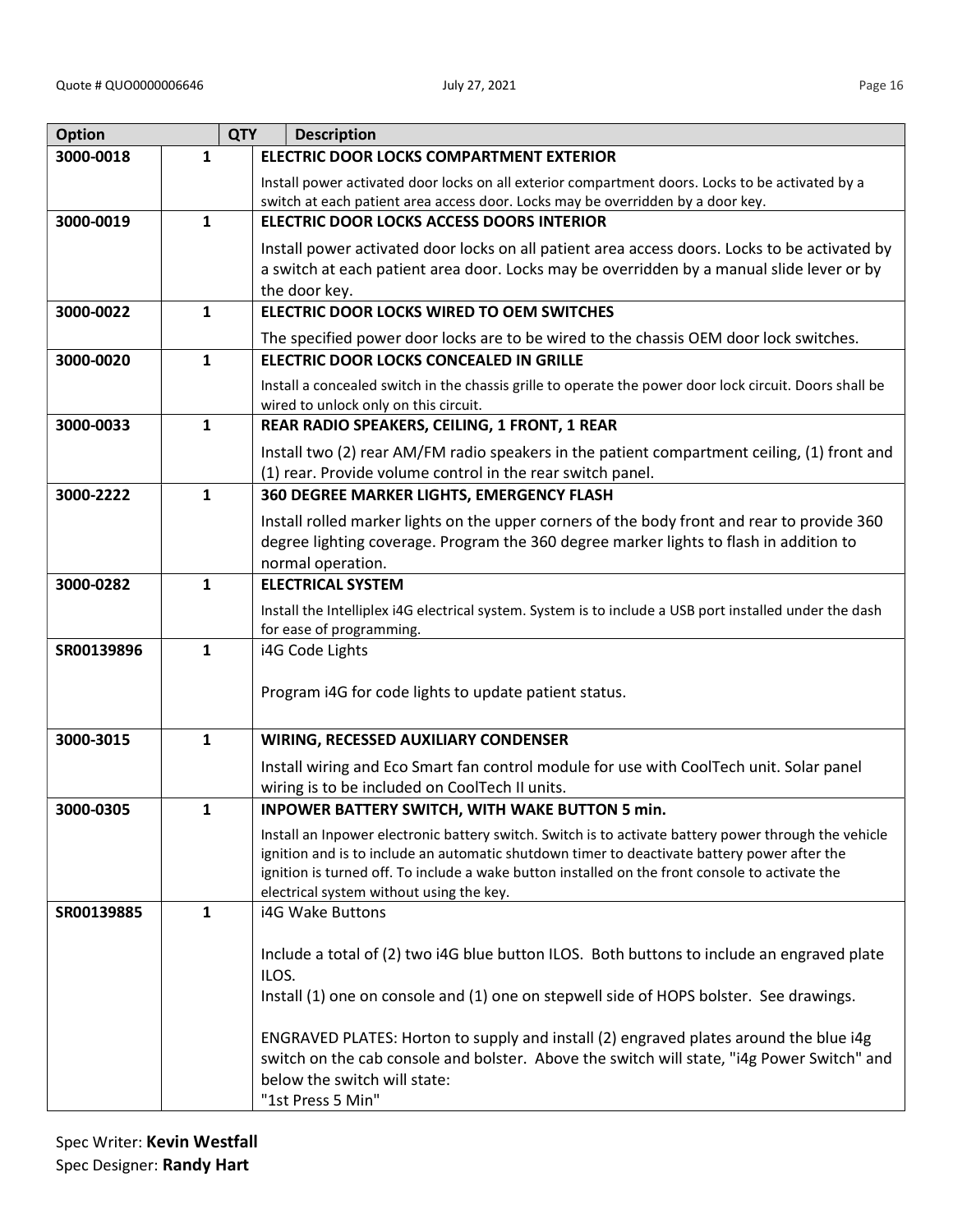|--|

| <b>Option</b> |                | <b>QTY</b> | <b>Description</b>                                                                                                                         |
|---------------|----------------|------------|--------------------------------------------------------------------------------------------------------------------------------------------|
|               |                |            | "2nd Press 10 Min"                                                                                                                         |
|               |                |            | "3rd Press 15 Min"                                                                                                                         |
|               |                |            | "4th Press Off"                                                                                                                            |
|               |                |            |                                                                                                                                            |
| 3000-0307     | $\mathbf{1}$   |            | <b>CHARGER/POWER SUPPLY, 45 AMP</b>                                                                                                        |
|               |                |            | Install a 45 amp battery conditioner in the designated electrical equipment area. Conditioner to be                                        |
|               |                |            | wired to the batteries through the shoreline inlet.                                                                                        |
| 3000-0310     | $\mathbf{3}$   |            | 110V INTERIOR OUTLET (1) Inhalation, (1) Telemetry, (1) Middle Section of Front Wall                                                       |
|               |                |            | <b>Cabinet</b>                                                                                                                             |
|               |                |            | Install a 110V outlet(s) as noted.                                                                                                         |
| 3000-0549     | 3              |            | INTERIOR 12VDC OUTLETS: CL TYPE/USB (1) Inhalation, (1) Telemetry, (1) Middle Section                                                      |
|               |                |            | of Front Wall Cabinet                                                                                                                      |
|               |                |            | Install a 12VDC cigarette style/USB outlet(s) as noted. Wire battery hot.                                                                  |
| SR00139904    | $\mathbf{1}$   |            | Dual USB                                                                                                                                   |
|               |                |            |                                                                                                                                            |
|               |                |            | Horton to provide and install a Kussmaul 091-219-5 dual USB port in the front console                                                      |
|               |                |            | faceplate.                                                                                                                                 |
|               |                |            |                                                                                                                                            |
| 3000-1458     | $\mathbf{1}$   |            | <b>SHORELINE 1, 20A AUTO EJECT, WHITE</b>                                                                                                  |
|               |                |            | Mount a Kussmaul Auto Eject 20 amp shoreline inlet in the standard location. Unit is to                                                    |
|               |                |            | include a dynamic disconnect. Cover is to be white.                                                                                        |
| SR00139908    | $\mathbf{1}$   |            | <b>KUSSMAUL BAR GRAPH</b>                                                                                                                  |
|               |                |            |                                                                                                                                            |
|               |                |            | Install a Kussmaul 091-94-12 bar graph                                                                                                     |
|               |                |            |                                                                                                                                            |
| SR00139881    | $\mathbf{1}$   |            | Angled Shoreline Bracket                                                                                                                   |
|               |                |            |                                                                                                                                            |
|               |                |            | Horton to install Shoreline Inlet and Bar Graph on a 45 degree angled painted aluminum                                                     |
|               |                |            | bracket on the front face of the module, streetside, near corner extrusion. Set height to be<br>equal to center of cab door window height. |
|               |                |            |                                                                                                                                            |
| 3000-1501     | $\mathbf{1}$   |            | PD BOX LOCATION, BEHIND DRIVER'S SEAT                                                                                                      |
|               |                |            |                                                                                                                                            |
|               |                |            | Install the power distribution box behind the driver's seat.                                                                               |
| 3000-0326     | $\mathbf{1}$   |            | <b>WIRE ENGINE BLOCK HEATER:</b>                                                                                                           |
|               |                |            | Wire engine block heater to shoreline. Make provisions to disable engine block heater when                                                 |
| 3000-0332     | $\mathbf{1}$   |            | desired.<br><b>REPORT LIGHT, LED</b>                                                                                                       |
|               |                |            |                                                                                                                                            |
|               |                |            | Install a 12" LED report light on the action wall to light the counter area.                                                               |
| 3000-0340     | $\mathbf{1}$   |            | <b>CLOCK, DIGITAL W/SECONDS: OVER REAR DOORS</b>                                                                                           |
|               |                |            | Install a Horton large face digital 12/24 hour clock with seconds display over the rear doors.                                             |
| 3000-0344     | $\overline{2}$ |            | <b>STEP WELL LIGHT VISTA LED</b>                                                                                                           |
|               |                |            | Install a 10.5" LED Vista light strip in the standard location on the bench side of the step well. Light                                   |
|               |                |            | to activate with door open.                                                                                                                |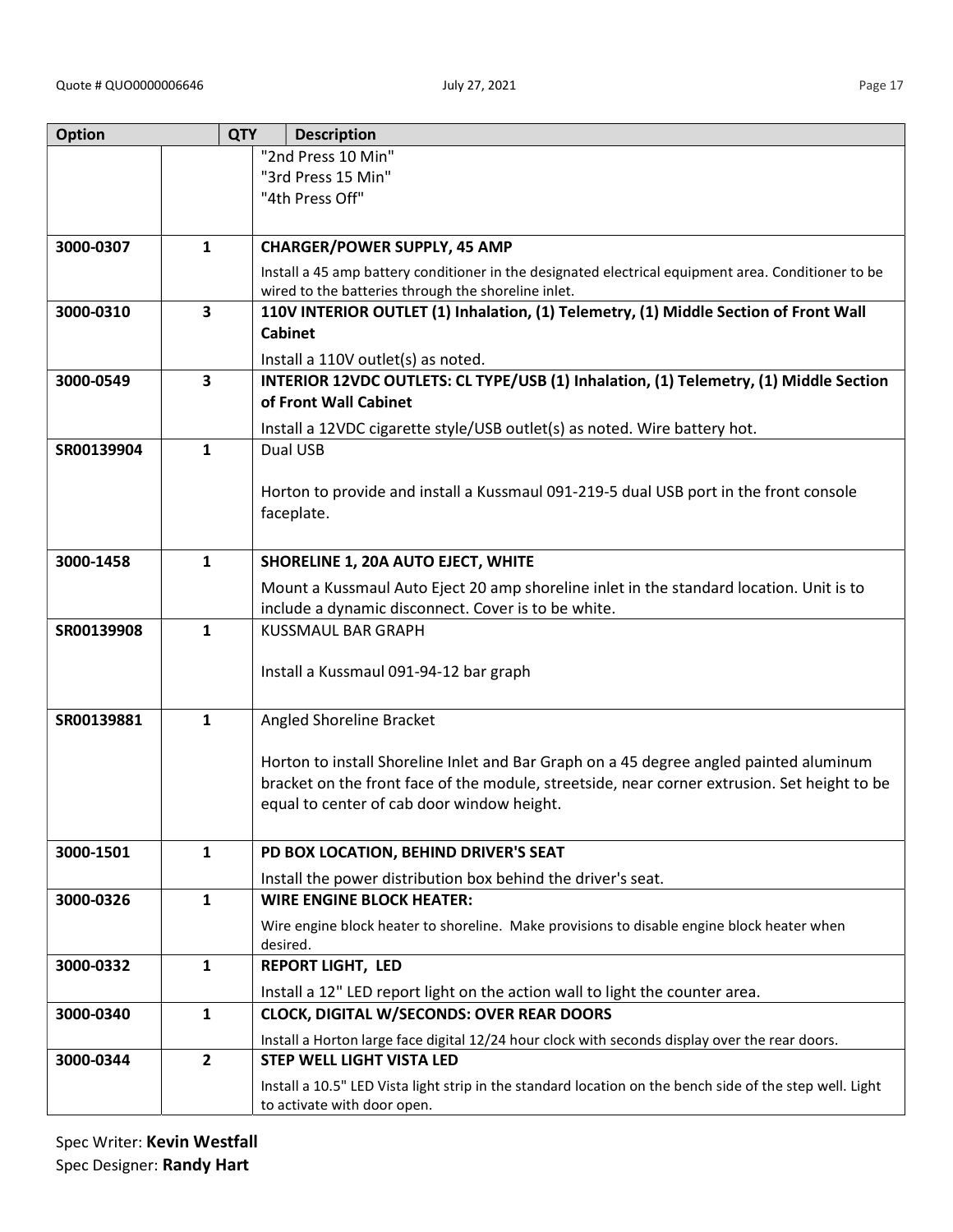| <b>Option</b> | <b>QTY</b>   | <b>Description</b>                                                                                                                                                                                                                                                                                    |
|---------------|--------------|-------------------------------------------------------------------------------------------------------------------------------------------------------------------------------------------------------------------------------------------------------------------------------------------------------|
| 3000-0346     | $\mathbf{1}$ | 2.5" CAB CEILING LIGHTS, WHITE/RED LED                                                                                                                                                                                                                                                                |
|               |              | Install (2) combination white/red LED dome lights in the cab headliner. Locate one light<br>over the driver and one light over the passenger. Wire to a switch in the front control panel<br>and provide 'OFF'. 'CLEAR' and 'RED' selections.                                                         |
| 3000-0350     | 1            | ROM DUROLUMEN LED ABOVE HEAD IN CEILING                                                                                                                                                                                                                                                               |
|               |              | A ROM Durolumen light fixture shall be provided and installed as noted above. Fixture is to<br>be operable from the rear switch panel as well as through other means as noted within this<br>document.                                                                                                |
| 3000-0584     | $\mathbf{1}$ | ROM DUROLUMEN LED ABOVE FOOT IN CEILING                                                                                                                                                                                                                                                               |
|               |              | A ROM Durolumen light fixture shall be provided and installed as noted above. Fixture is to<br>be operable from the rear switch panel as well as through other means as noted within this<br>document.                                                                                                |
| 3000-0359     | 8            | PATIENT CEILING DOME LIGHTS WHELEN LED                                                                                                                                                                                                                                                                |
|               |              | Install Whelen 80C0EHCR LED dome lights in the patient area ceiling. The lights will have a high/low<br>feature with the switch in the rear control panel.                                                                                                                                            |
| 3000-0397     | $\mathbf{1}$ | <b>TACTICAL LIGHTING, RED</b>                                                                                                                                                                                                                                                                         |
|               |              | Install red tactical style LED lighting along the left and right sides of the patient area ceiling<br>and program to a dedicated switch in the rear control panel.                                                                                                                                    |
| 3000-0522     | 1            | <b>3 SWITCH PANEL BOLSTER FACE STEP WELL</b>                                                                                                                                                                                                                                                          |
|               |              | Install an i4G 3-switch control panel on the bench bolster facing the stepwell.                                                                                                                                                                                                                       |
| 3000-2100     | $\mathbf{1}$ | TIMER, DOME LIGHTS. STEPWELL                                                                                                                                                                                                                                                                          |
|               |              | Install an electronic momentary touch timer switch in the specified I4g switch panel on the<br>side of the bolster facing the side stepwell. The switch will enable time limited operation of<br>the specified dome lights with the battery switch in the 'off' position. Set timer to 15<br>minutes. |
| 3000-5039     | 1            | DUMP OVERRIDE, i4G, BOLSTER FACING STEPWELL                                                                                                                                                                                                                                                           |
|               |              | Install the dump override switch in the panel selected for the bolster facing the stepwell.                                                                                                                                                                                                           |
| SR00139905    | $\mathbf{1}$ | PRIVACY WINDOW SWITCH                                                                                                                                                                                                                                                                                 |
|               |              | Install a switch in the step well switch panel. Program for the electronic privacy windows.                                                                                                                                                                                                           |
| 3000-0525     | $\mathbf{1}$ | <b>3 SWITCH PANEL REAR DOOR PANEL</b>                                                                                                                                                                                                                                                                 |
|               |              | Install an i4G 3-switch control panel on the right rear entry door panel.                                                                                                                                                                                                                             |
| 3000-2103     | $\mathbf{1}$ | TIMER, DOME LIGHTS, REAR DOOR PANEL                                                                                                                                                                                                                                                                   |
|               |              | Install an electronic momentary touch timer switch in the specified I4g switch panel on the                                                                                                                                                                                                           |
|               |              | right rear door panel. The switch will enable time limited operation of the specified dome                                                                                                                                                                                                            |
|               |              | lights with the battery switch in the 'off' position. Set timer to 15 minutes.                                                                                                                                                                                                                        |
| 3000-5042     | $\mathbf{1}$ | DUMP OVERRIDE, i4G, REAR DOOR PANEL                                                                                                                                                                                                                                                                   |
| 3000-5062     | 1            | Install the dump override switch in the panel selected for the right rear entry door inner panel.<br>LOAD LIGHT SWITCH, i4G, REAR DOOR PANEL                                                                                                                                                          |
|               |              |                                                                                                                                                                                                                                                                                                       |
| SR00139903    | $\mathbf{1}$ | Install load light control switch in the panel selected for the right rear entry door inner panel.<br>PRIVACY WINDOW SWITCH                                                                                                                                                                           |
|               |              |                                                                                                                                                                                                                                                                                                       |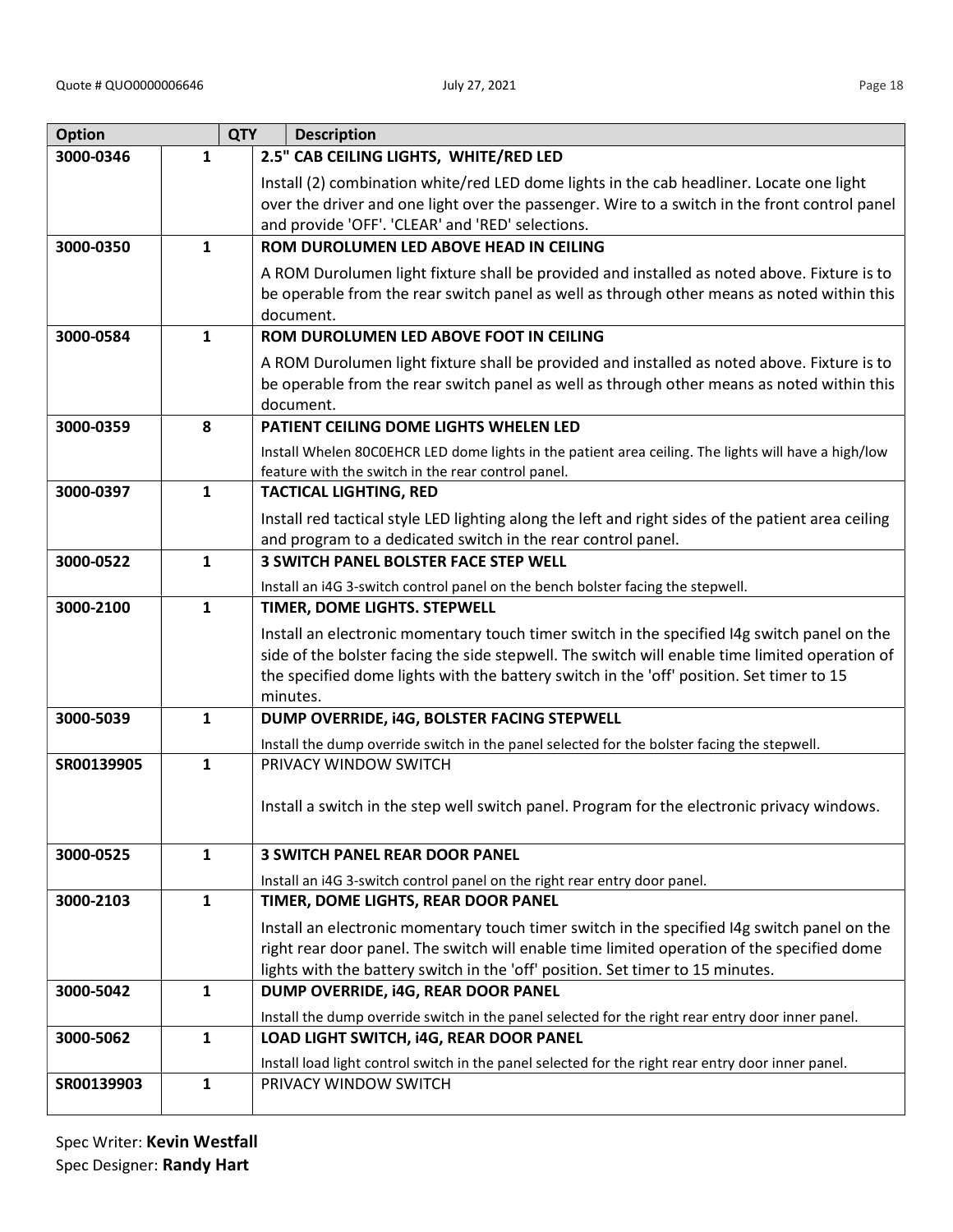| <b>Option</b>      |              | <b>QTY</b><br><b>Description</b>                                                                                                                                  |
|--------------------|--------------|-------------------------------------------------------------------------------------------------------------------------------------------------------------------|
|                    |              | Install a switch in the step well switch panel. Program for the electronic privacy windows.                                                                       |
| 3000-0364          | $\mathbf{1}$ | LED LIGHTING, INTERIOR MAIN WALL CABINETS                                                                                                                         |
|                    |              | LED strip lighting is to be installed in all main wall cabinets. Lights to be mounted in a 45                                                                     |
|                    |              | degree clip. Switch to be provided in the rear control panel.                                                                                                     |
| 3000-0365          | $\mathbf{1}$ | LED LIGHTING, INTERIOR BENCH WALL CABINETS                                                                                                                        |
|                    |              | LED strip lighting is to be installed in the bench ceiling cabinet. Lights to be mounted in a 45 degree<br>clip. Switch to be provided in the rear control panel. |
| 3000-0382          | $\mathbf{1}$ | <b>SECURITY IDLE SYSTEM, F SERIES</b>                                                                                                                             |
|                    |              | Install a security idle system. Delete horn activation feature.                                                                                                   |
| 3000-0007          | $\mathbf{1}$ | <b>BACKUP ALARM RESET, MOMENTARY</b>                                                                                                                              |
|                    |              | Install a back-up alarm and provide a momentary backup alarm reset button on the front<br>console.                                                                |
| 3000-1905          | $\mathbf{1}$ | 360 CAMERA SYSTEM, WHITE                                                                                                                                          |
|                    |              | Install a Horton 360 Degree camera system with white covers and integral lighting. The                                                                            |
|                    |              | lighting is to have the ability to function in emergency response mode. The display will                                                                          |
|                    |              | function in conjunction with the turn signals and when the vehicle is in reverse gear. Install                                                                    |
| SR00139912         | $\mathbf{1}$ | rear housing if space is available. If space is unavailable then install camera only.<br>Horton 360 secondary monitor                                             |
|                    |              |                                                                                                                                                                   |
|                    |              | Horton to remove the OEM windshield mounted mirror and install the 2nd cab monitor for                                                                            |
|                    |              | the 360 camera display. Monitor to be a #RVS-MV1619N Camera/Mirror Combo                                                                                          |
|                    |              |                                                                                                                                                                   |
| <b>PROGRAMMING</b> |              |                                                                                                                                                                   |
| SR00139889         | 1            | Lock/Unlock Circuit                                                                                                                                               |
|                    |              | Program all door locks to lock when vehicle is placed in drive and to unlock when vehicle is                                                                      |
|                    |              | placed into park.                                                                                                                                                 |
|                    |              |                                                                                                                                                                   |
| SR00139893         | 1            | Magnetic Switch Activation, Non-Intelliplex                                                                                                                       |
|                    |              | A magnetic switch shall be installed in the designated location. This switch will not be                                                                          |
|                    |              | controlled through the vehicle electronic system. (Example, shoreline activated, battery                                                                          |
|                    |              | switched or wired battery hot).                                                                                                                                   |
|                    |              | Location: On curbside patient entry door and right rear patient entry door                                                                                        |
|                    |              | Configure: All LED dome lights on high.                                                                                                                           |
|                    |              |                                                                                                                                                                   |
| SR00139897         | 1            | Show Switch on front i4G Panel                                                                                                                                    |
|                    |              |                                                                                                                                                                   |
|                    |              | Add a show switch on front i4G panel with the following programming:                                                                                              |
|                    |              |                                                                                                                                                                   |
|                    |              | 1- Module disconnect does not time out<br>2- Turn on ground lights                                                                                                |
|                    |              |                                                                                                                                                                   |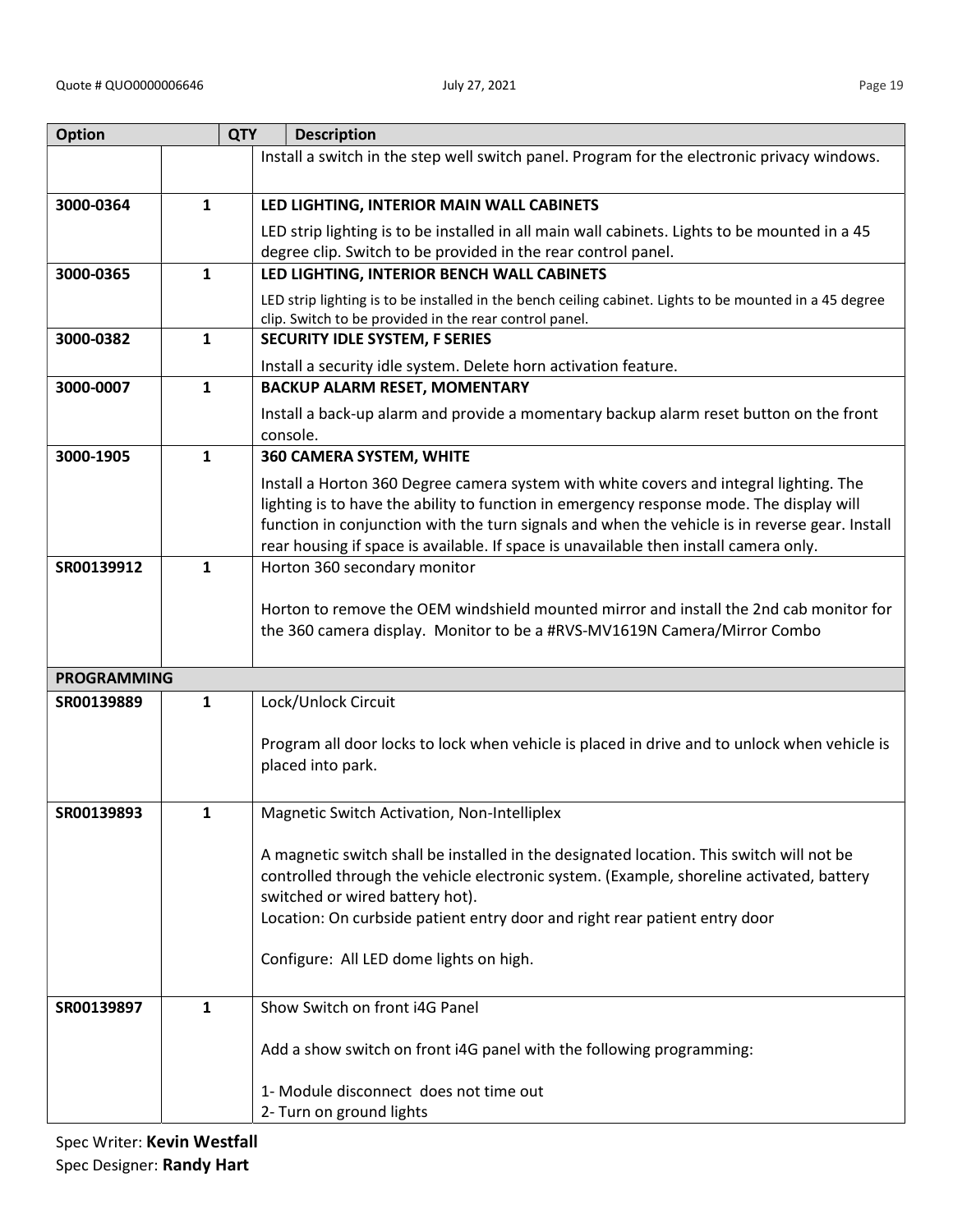| <b>Option</b> |              | <b>QTY</b> | <b>Description</b>                                                                          |
|---------------|--------------|------------|---------------------------------------------------------------------------------------------|
|               |              |            | 3- Flash ICC lights                                                                         |
|               |              |            | 4- Flash rub rail lights                                                                    |
|               |              |            | 5- Turn on door handle lights                                                               |
|               |              |            | 6- Dome lights on high                                                                      |
|               |              |            | 7- Turn on cabinet lights                                                                   |
|               |              |            |                                                                                             |
|               |              |            |                                                                                             |
| SR00139898    | 1            |            | i4G Programming                                                                             |
|               |              |            |                                                                                             |
|               |              |            | Program the front home page buttons as follows:                                             |
|               |              |            |                                                                                             |
|               |              |            | Ten minutes out switch                                                                      |
|               |              |            | Back up alarm cutoff                                                                        |
|               |              |            | White Light cutoff                                                                          |
|               |              |            | Security system                                                                             |
|               |              |            | Heat/AC                                                                                     |
|               |              |            |                                                                                             |
|               |              |            | Program warning reset button to be yellow and to flash when alerting.                       |
|               |              |            | Program shoreline alarm to be resetable if shoreline is still plugged in when system is on. |
|               |              |            | Program a "ten minute out" switch to alert the rear control panels with a text message      |
|               |              |            | indicating "ten minutes out" which will chime twice and then silence. Switch will turn red  |
|               |              |            | on front control panel when activated. Allow to activate regardless of warning circuit or   |
|               |              |            | module disonnect status. See Duanesburg VAC #17068                                          |
|               |              |            | Delete line pressure high/low warnings. Only tank PSI to remain.                            |
|               |              |            | Program HVAC blower minimum speed to off.                                                   |
|               |              |            | Reference Production# 19442                                                                 |
|               |              |            |                                                                                             |
| SR00139901    | $\mathbf{1}$ |            | <b>Liquid Spring Programming</b>                                                            |
|               |              |            |                                                                                             |
|               |              |            | Horton to program Liquid Spring system to dump with either the rear entry door or the       |
|               |              |            |                                                                                             |
|               |              |            | side entry door.                                                                            |
|               |              |            |                                                                                             |
| SR00139902    | $\mathbf{1}$ |            | <b>FRONT CONTROL PANEL BUTTON</b>                                                           |
|               |              |            |                                                                                             |
|               |              |            | ADD BUTTON ON FRONT CONTROL PANEL TO TEST LIGHTING. BUTTON TO STEADY BURN                   |
|               |              |            | ALL LIGHT HEADS, INTERIOR AND EXTERIOR.                                                     |
|               |              |            |                                                                                             |
|               |              |            |                                                                                             |
| SR00139910    | 1            |            | Whelen OS Brake and Turn Indicator                                                          |
|               |              |            |                                                                                             |
|               |              |            | Add a set of Whelen OS Lights to the rear headpad above the rear entry doors to indicate    |
|               |              |            | turning circuit and brake circuit. (1) Red in the center, (2) outer Amber                   |
|               |              |            |                                                                                             |
|               |              |            | Do not install removable panel.                                                             |
|               |              |            |                                                                                             |
| SR00139913    | 1            |            | <b>Blue Light Disable</b>                                                                   |
|               |              |            |                                                                                             |
|               |              |            |                                                                                             |
|               |              |            | Install a switch in the interior electrical compartment to disable blue section of all dual |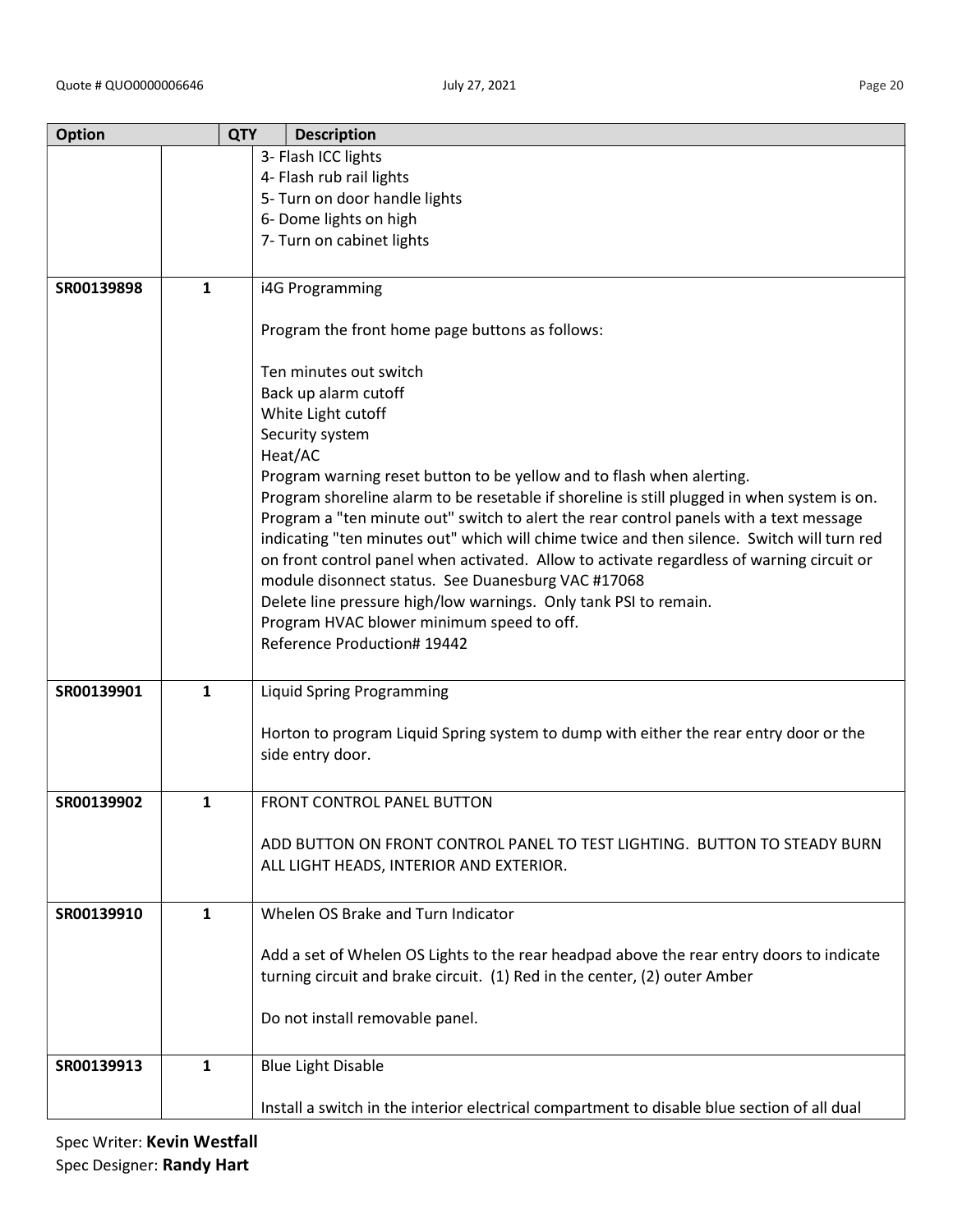| <b>Option</b>               |              | <b>QTY</b> | <b>Description</b>                                                                                                        |  |  |
|-----------------------------|--------------|------------|---------------------------------------------------------------------------------------------------------------------------|--|--|
|                             |              |            | color lights.                                                                                                             |  |  |
|                             |              |            |                                                                                                                           |  |  |
| 6000-0001                   | $\mathbf{1}$ |            | LIGHT PROGRAMMING: SIDE REAR SCENE                                                                                        |  |  |
|                             | $\mathbf{1}$ |            | The side rear scene lights shall be wired to transmission reverse, plus standard mode of operation.                       |  |  |
| 6000-0002                   |              |            | LIGHT PROGRAMMING: RIGHT SIDE SCENE                                                                                       |  |  |
| 6000-0003                   | $\mathbf{1}$ |            | The right side scene lights shall come "on" when the side patient door is opened.<br><b>LIGHT PROGRAMMING: LOAD LIGHT</b> |  |  |
|                             |              |            |                                                                                                                           |  |  |
|                             |              |            | Program the rear load lights to activate with transmission reverse plus the standard mode<br>of operation.                |  |  |
| 6000-0018                   | $\mathbf{1}$ |            | <b>WHITE LIGHT CUTOFF SWITCH</b>                                                                                          |  |  |
|                             |              |            | Provide a switch in the front control panel to deactivate all forward facing white lights. This                           |  |  |
|                             |              |            | includes wig wag flashers if ordered.                                                                                     |  |  |
| 6000-0006                   | $\mathbf{1}$ |            | PROGRAMMING: AUDIBLE LOW VOLTAGE ALARM                                                                                    |  |  |
|                             |              |            | Program an audible alarm to activate if the voltage drops below 11.8 volts for 120 seconds.                               |  |  |
| 6000-0007                   | $\mathbf{1}$ |            | <b>LIGHT PROGRAMMING: PARK BRAKE</b>                                                                                      |  |  |
|                             |              |            | Program a warning to display on the front console readout advising to set the Parking                                     |  |  |
|                             |              |            | Brake when the module disconnect switch is "ON" and the transmission is placed in "PARK"                                  |  |  |
|                             |              |            | or "NEUTRAL". It will also advise to Disengage the Parking Brake should the vehicle be<br>placed into gear.               |  |  |
| 6000-0010                   | 1            |            | LIGHT PROG: BRAKE LIGHT, BRAKE OVERRIDE                                                                                   |  |  |
|                             |              |            | Program the lower red flashing warning lights to operate as supplemental brake lights. The                                |  |  |
|                             |              |            | brake light feature is to override the warning mode. Once the brake is released then the                                  |  |  |
|                             |              |            | lights should return to flashing.                                                                                         |  |  |
| 6000-0011                   | $\mathbf{1}$ |            | <b>BRAKE ACTIVATED CHEVRON LIGHTING</b>                                                                                   |  |  |
|                             |              |            | The specified red chevron style lighting on the rear of the vehicle is to switch to steady                                |  |  |
|                             |              |            | burn with the brake light circuit. The warning light function is to override this feature.                                |  |  |
| 6000-0012                   | $\mathbf{1}$ |            | TURN SIGNAL ACTIVATED CHEVRON LIGHTING                                                                                    |  |  |
|                             |              |            | The amber conspicuity/chevron lighting is to wired to operate as auxiliary turn signals when not in<br>warning mode.      |  |  |
| 6000-0009                   | 1            |            | LIGHT PROGRAMMING: CAB LIGHT CONTROL                                                                                      |  |  |
|                             |              |            | The selected rear patient area dome lights are to be controlled through switching provided                                |  |  |
|                             |              |            | on the front control panel in addition to standard.                                                                       |  |  |
| 6000-0017                   | $\mathbf{1}$ |            | SIDE MARKER LIGHT PROGRAMMING                                                                                             |  |  |
|                             |              |            | The selected side body marker lights are to be programmed to flash with the emergency                                     |  |  |
|                             |              |            | lighting. Turn signal function is to override this programming.                                                           |  |  |
| 3000-1269                   | $\mathbf{1}$ |            | MODULE DISCONNECT, DEFAULT TO "ON"                                                                                        |  |  |
|                             |              |            | Program the Module Disconnect to 'On' with battery activation.                                                            |  |  |
| <b>HVAC</b>                 |              |            |                                                                                                                           |  |  |
| 3000-1617                   | 1            |            | <b>COOLTECH II, F SERIES</b>                                                                                              |  |  |
|                             |              |            | Install a Cool-Tech II 4-fan 100,000 BTU condenser with solar panel in the recessed pocket in the<br>roof of the body.    |  |  |
| 3000-4027                   | $\mathbf{1}$ |            | 12V HVAC, ATTENDANT'S SEAT                                                                                                |  |  |
|                             |              |            | Install a ProAir Pre-charged 12V heat/AC system with brushless motor below the attendant                                  |  |  |
| Spec Writer: Kevin Westfall |              |            |                                                                                                                           |  |  |

Spec Designer: Randy Hart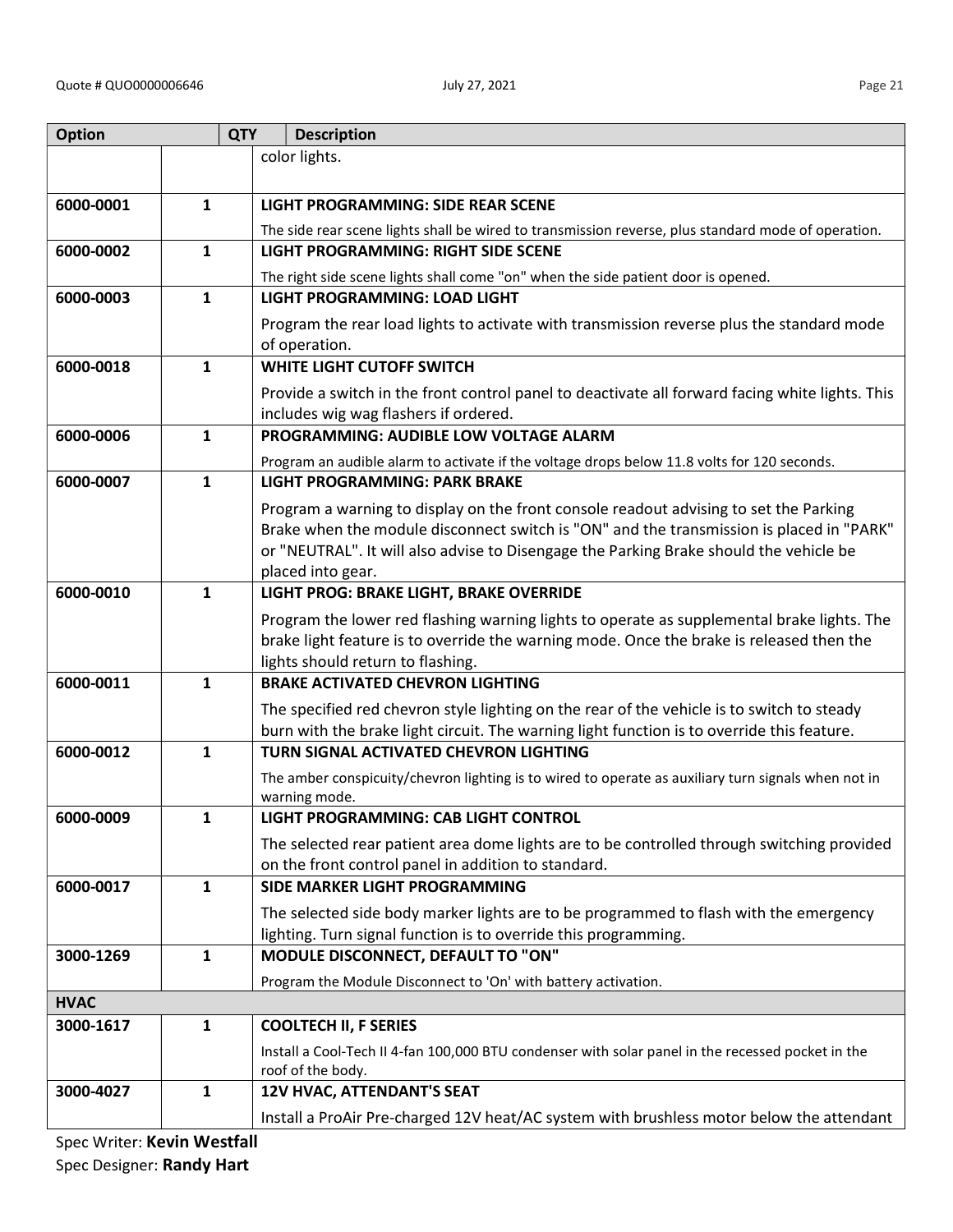| <b>Option</b> |              | <b>QTY</b> | <b>Description</b>                                                                          |
|---------------|--------------|------------|---------------------------------------------------------------------------------------------|
|               |              |            | seat.                                                                                       |
| 2000-0435     | $\mathbf{1}$ |            | <b>VENT CAST PAINTED NFPA STYLE</b>                                                         |
|               |              |            | Install an NFPA style venting system to include a 400cfm exhaust fan along with a static    |
|               |              |            | vent. Install 9.5" square cast covers on both vents per drawings. Covers to be painted body |
|               |              |            | color.                                                                                      |
| 3000-0431     | $\mathbf{1}$ |            | <b>CO DETECTOR:</b>                                                                         |
|               |              |            | Install a 12V carbon monoxide detector in the patient area per drawings.                    |
| <b>RADIO</b>  |              |            |                                                                                             |
| 3000-0432     | $\mathbf{1}$ |            | ANTENNA COAX 1 Start: Cab Console, End: Front Center of Mod Roof                            |
|               |              |            | An RG 58U coax shall be installed terminating as noted above.                               |
| 3000-0608     | $\mathbf{1}$ |            | ANTENNA COAX 2 Start: Cab Console, End: Center of Mod Roof                                  |
|               |              |            | An RG 58U coax shall be installed terminating as noted above.                               |
| 3000-0609     | $\mathbf{1}$ |            | ANTENNA COAX 3 Start: Inhalation Wall, End: Rear Center of Mod Roof                         |
|               |              |            | An RG 58U coax shall be installed terminating as noted above.                               |
| 3000-0434     | $\mathbf{1}$ |            | 3/8" NMO MOUNT COAX 1                                                                       |
|               |              |            | Supply and install a 3/8" NMO mount in conjunction with specified coax #1.                  |
| 3000-0618     | $\mathbf{1}$ |            | 3/8" NMO MOUNT COAX 2                                                                       |
|               |              |            | Supply and install a 3/8" NMO mount in conjunction with specified coax #2.                  |
| 3000-0619     | $\mathbf{1}$ |            | 3/8" NMO MOUNT COAX 3                                                                       |
|               |              |            | Supply and install a 3/8" NMO mount in conjunction with specified coax #3.                  |
| 1000-0411     | $\mathbf{1}$ |            | CONSOLE, LINE-X, W/MAP STORAGE, F SERIES                                                    |
|               |              |            | Fabricate and install an aluminum cab console and spray with black Line-X material.         |
|               |              |            | Console is to include three (3) map/book slots at the rear of the console.                  |
| SR00139883    | $\mathbf{1}$ |            | <b>Havis Arm Rests</b>                                                                      |
|               |              |            |                                                                                             |
|               |              |            | ARM RESTS: Horton to supply and install a pair of Havis C-ARM-102 arm rests on sides of     |
|               |              |            | cab console.                                                                                |
|               |              |            |                                                                                             |
| 1000-0179     | 1            |            | <b>CUP HOLDERS, 2-TIER</b>                                                                  |
|               |              |            | Install two (2) two-tier style cup holders recessed into the console.                       |
| 3000-5157     | $\mathbf 1$  |            | POWER TERMINAL, DUAL, INSIDE CONSOLE                                                        |
|               |              |            | Install three (3) 10 gauge 30 amp cables to positive and ground studs for radio power. Wire |
|               |              |            | one constant hot, one battery switched, and the third as a ground.                          |
| 3000-5160     | $\mathbf{1}$ |            | POWER TERMINAL, DUAL, INHALATION PANEL                                                      |
|               |              |            | Install three (3) 10 gauge 30 amp cables to positive and ground studs for radio power. Wire |
|               |              |            | one constant hot, one battery switched, and the third as a ground.                          |
| <b>OXYGEN</b> |              |            |                                                                                             |
| 4000-0001     | 1            |            | <b>02 MOUNT, VERT TRACK FOR QRM-V</b>                                                       |
|               |              |            | Vertical track for mounting of a QRM-V O2 bottle mount shall be welded on the back wall     |
|               |              |            | of the streetside forward compartment in the right hand corner. Bracket will be set up for  |
|               |              |            | an 'M' sized bottle.                                                                        |
| 4000-0018     | $\mathbf{1}$ |            | <b>O2 BOTTLE, BRACKET QRM-V</b>                                                             |